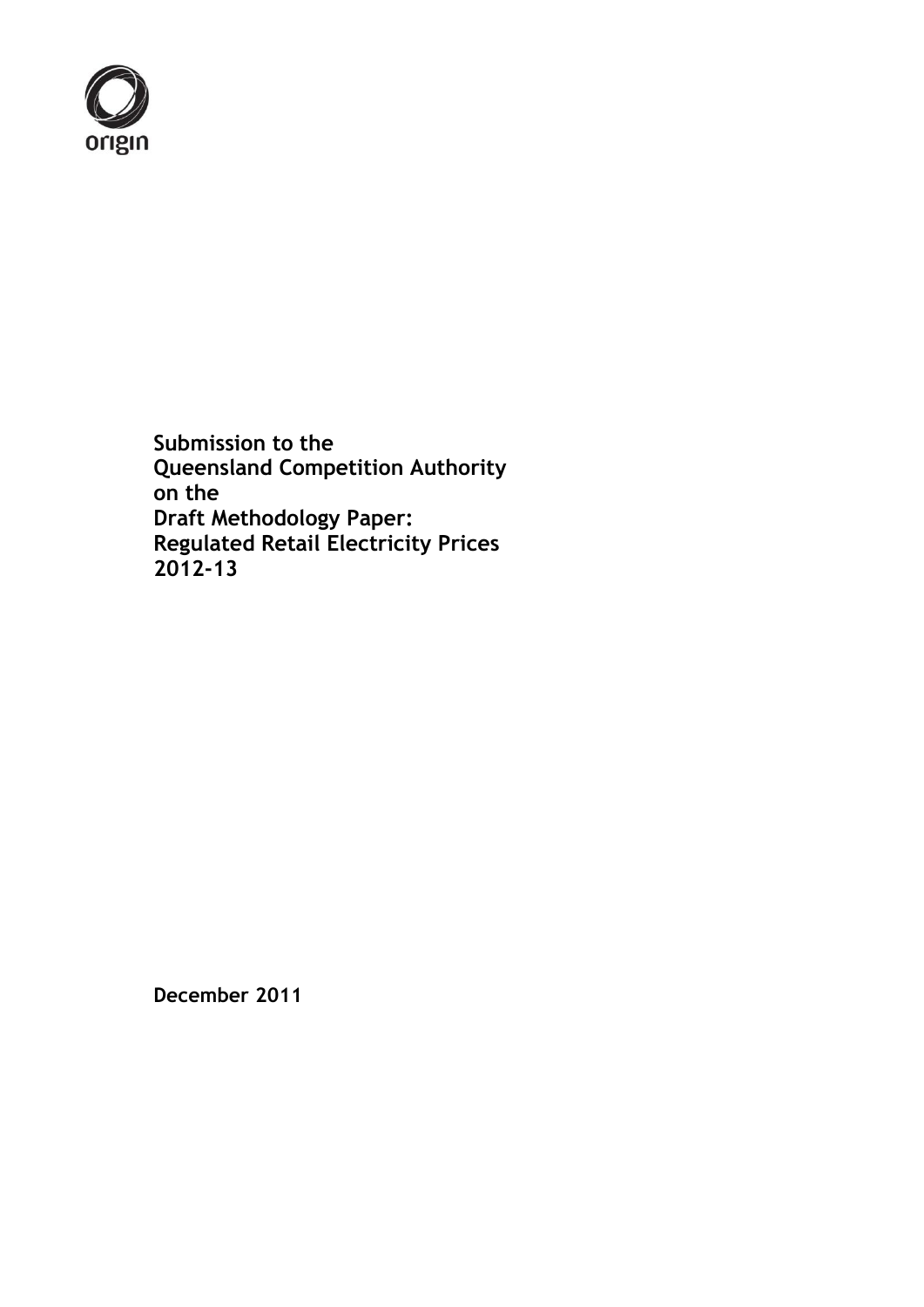# **Contents**

| 1. |                                |                                                          |  |  |
|----|--------------------------------|----------------------------------------------------------|--|--|
|    | 1.1                            |                                                          |  |  |
| 2. |                                |                                                          |  |  |
| 3. |                                |                                                          |  |  |
| 4. |                                |                                                          |  |  |
|    | 4.1                            |                                                          |  |  |
|    | 4.2<br>4.2.1<br>4.2.2<br>4.2.3 |                                                          |  |  |
|    | 4.3                            |                                                          |  |  |
|    | 4.4                            |                                                          |  |  |
|    | 4.5                            |                                                          |  |  |
|    | 4.6                            |                                                          |  |  |
|    | 4.7                            |                                                          |  |  |
|    | 4.8<br>4.8.1                   | Renewable Energy Target Scheme  16                       |  |  |
|    | 4.9                            | NEM participation fees and ancillary services charges 18 |  |  |
| 5. |                                |                                                          |  |  |
|    | 5.1                            | Estimating Retail Operating Costs (ROC)  19              |  |  |
|    | 5.2                            | Customer Acquisition and Retention Costs (CARC) 20       |  |  |
|    | 5.3                            |                                                          |  |  |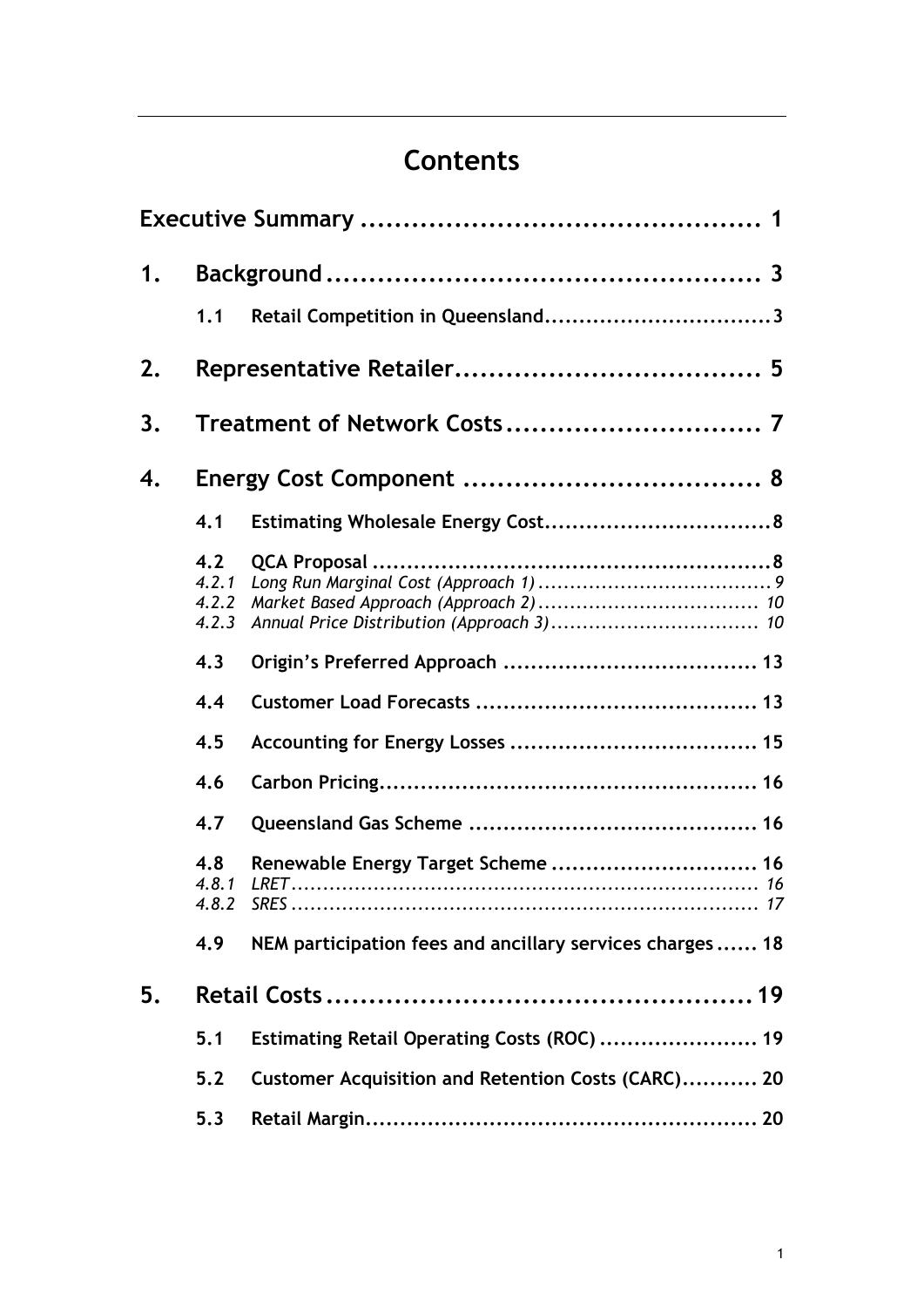| 6. | Setting the R component of Retail Tariffs 22 |                                                                |  |  |  |
|----|----------------------------------------------|----------------------------------------------------------------|--|--|--|
|    |                                              |                                                                |  |  |  |
| 8. |                                              |                                                                |  |  |  |
|    |                                              |                                                                |  |  |  |
|    |                                              |                                                                |  |  |  |
|    |                                              | 8.2.1 Expression of Tariff Rates and Blocks in the Gazette  24 |  |  |  |
|    |                                              |                                                                |  |  |  |
|    |                                              |                                                                |  |  |  |
|    |                                              |                                                                |  |  |  |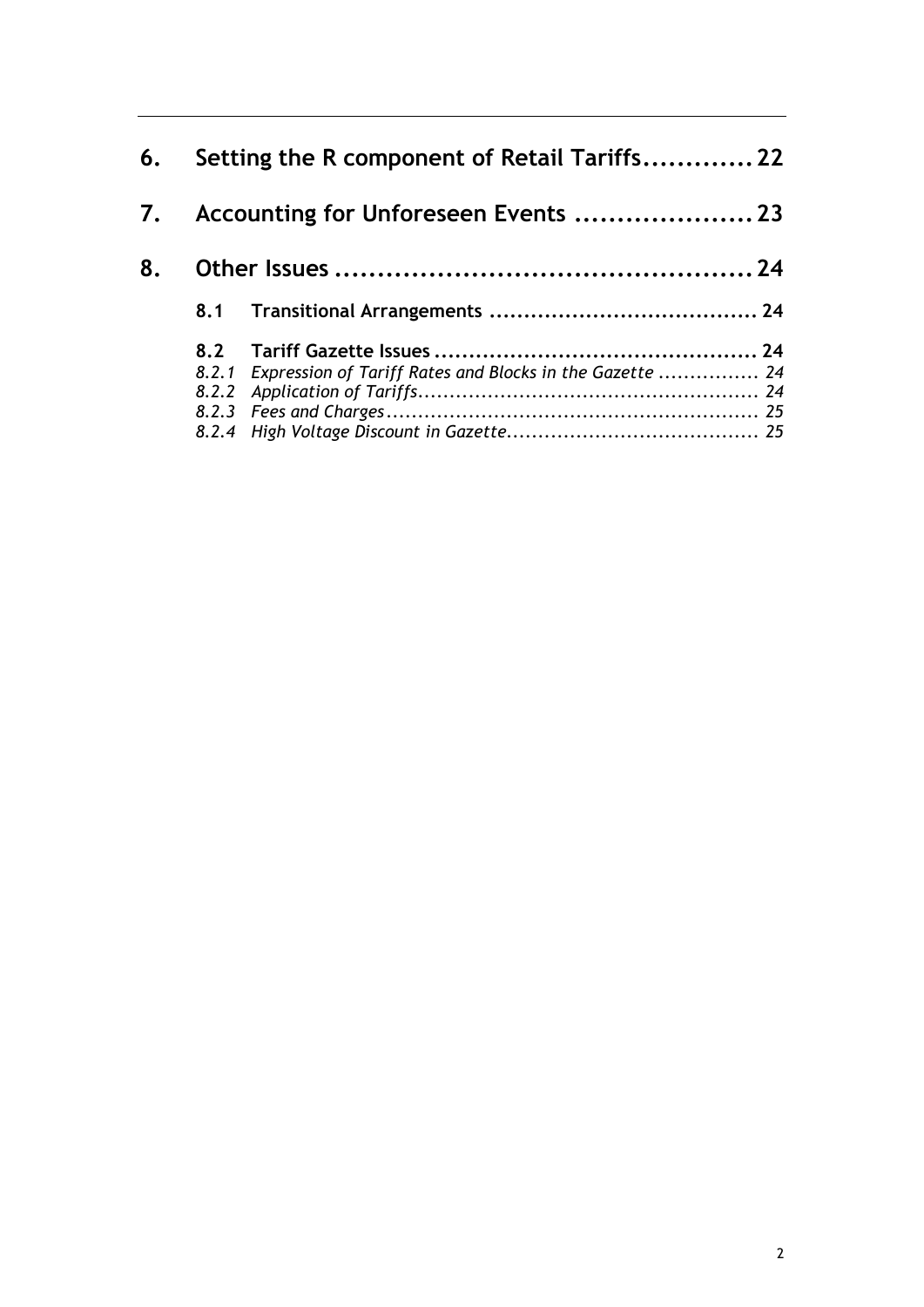## <span id="page-3-0"></span>**Executive Summary**

Origin Energy (Origin) appreciates the opportunity to respond to the recent Draft Electricity Methodology Paper issued by the Queensland Competition Authority (QCA) and the accompanying expert report by ACIL Tasman (ACIL).

The Draft Methodology Paper is the second paper released by the QCA as part of its determination of regulated retail electricity tariffs for 2012-13. Origin's submission to this Draft Methodology Paper should be read in the context of our response to the previous Issues Paper, which covered discussions on broader framework issues around the calculation of energy purchase and retail costs as well as the pass through of network costs.

The complexity of the task facing the QCA and its consultants cannot be underestimated. The Ministers Terms of Reference (ToR) requires the QCA to determine energy purchase costs, retail operating costs and a retail margin for 2012-13 that will include significant changes in the national and Queensland electricity market. Most important being the level of uncertainty around energy cost and the carbon tax which increases risks combined with the lack of a cost-pass through provision to mitigate such risks.

Origin believes that in order for the QCA to successfully satisfy the ToR, they must observe some fundamental principles:

- the regulated retail tariffs should be cost reflective and based on the actual costs of supply. This includes a suitable mechanism to allow for the recovery of costs that are incurred during a pricing year as a result of a new regulatory obligations or a change in market conditions;
- the methodology should encourage competition and be consistent with the  $\bullet$ Queensland Governments policy objective that consumers, where possible, have the opportunity to benefit from competition;
- the cost of energy component should seek to maintain price stability and ensure customers are not subjected to unnecessary price volatility from year to year;
- that all policy uncertainties and market risks must be fully recognised in the retail cost and retail margin allowances;
- individual tariffs should be assessed to determine their appropriateness which includes ensuring an alignment of network and retail tariff components for customers in South East Queensland; and
- the methodology needs to be transparent and repeatable from year to year to give some certainty on the process that will be undertaken and how regulated retail prices are determined. Origin recognises that given the current market circumstances, it may not be possible to use a methodology for estimating energy cost that is repeated next year but in that case, the QCA should utilise a recognised and transparent method that estimates the costs of a retailer.

These principles need to be adhered to if the QCA is to maintain an appropriate level of competition in Queensland. The greatest risk to the long-term interests of Queensland electricity consumers, retail competition and all Queensland retailers is that the energy purchase costs are under-estimated.

The absence of reliable market data, due to uncertainties around carbon, creates difficulties for the QCA as it has stated its preference for a market based methodology over the use of a long-run marginal cost (LRMC). However, a solution for this short term problem is required.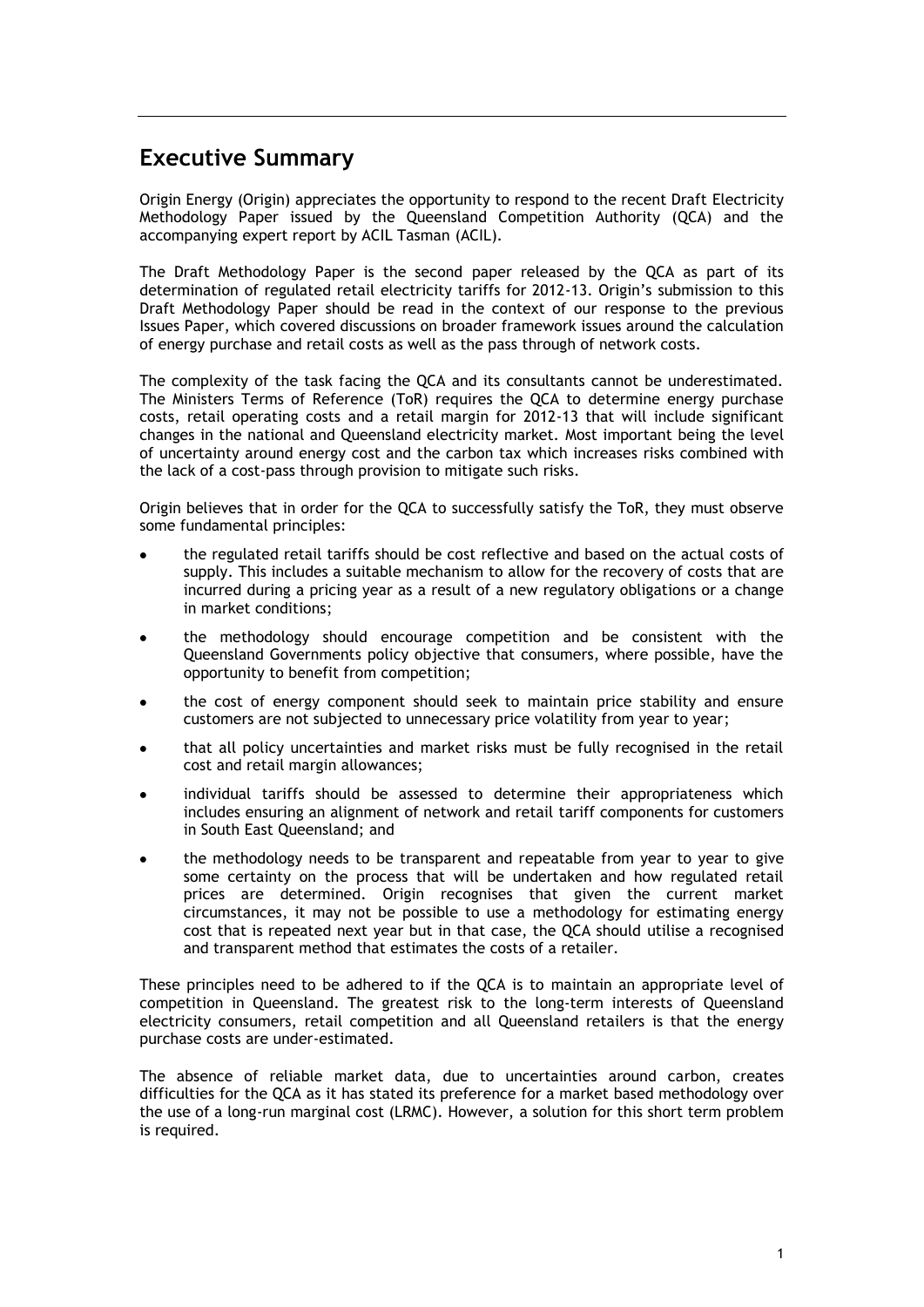Origin proposes that in the absence of any market traded data, LRMC is the best proxy for a retailer's contracting cost. LRMC is most appropriate given the carbon uncertainty and premium factored into any market prices over this period either directly or passed through in carbon clauses that have yet to be absorbed.

Origin notes that with the finalisation of carbon policy, the contract market for 2012-13 has commenced trading with volumes and prices becoming more readily available. This does provide the QCA the opportunity to use this evolving data for the next six month period (November to April) in its market based approach. However, it would still require the use of LRMC to estimate contracted prices for the remaining period but together, such a method would provide an appropriate, defendable benchmark for a retailer's energy purchase costs for 2012-13.

As such, Origin submits that:

- given the increasing availability of contract market data, Origin believes that QCA's market approach can be partially applied but it would require the use of LRMC to reflect the energy purchase cost for those periods that no contract data exists. The long run marginal cost calculation does not include the uncertainties and risks surrounding other methods;
- the energy costs must take account of the full price of carbon; and
- the under-recovery for the 2012 SRES costs and future SRES liabilities are best addressed by basing the SRES cost input for the tariff year upon the published binding estimate for the most recent calendar year. For example, the QCA would use the binding STP estimate for 2012 for the 2012-13 tariff year.

Origin would also highlight that although the QCA has attempted to meet the majority of the key principles of the review, little consideration was given to the principles of competition or ensuring price stability for consumers of electricity in Queensland. If this was given weight then the QCA needs to consider that:

- given the absence of any specific allowance in other cost elements, such as retail margin, competition will essentially be driven by the level of the energy cost allowance. If the proposed energy allowance is insufficient or increases risks then this will lead to little or no competition in the Queensland electricity market; and
- the risk of price instability is high under a pure market based approach. A market based approach may limit the 2012-13 regulated retail tariffs but will cause large price volatility from year to year as market prices vary. Including LRMC in the calculation of energy costs will moderate the fluctuations in energy prices.

In making the 2012-13 retail pricing determination, the QCA will be faced with many policy and operational uncertainties and will need to adopt a flexible and transparent approach. By adopting the principles described above, the QCA is more likely to achieve the Minister's objectives of cost reflective regulated retail tariffs while maintaining a competitive retail energy market in Queensland and protecting the long term interests of customers.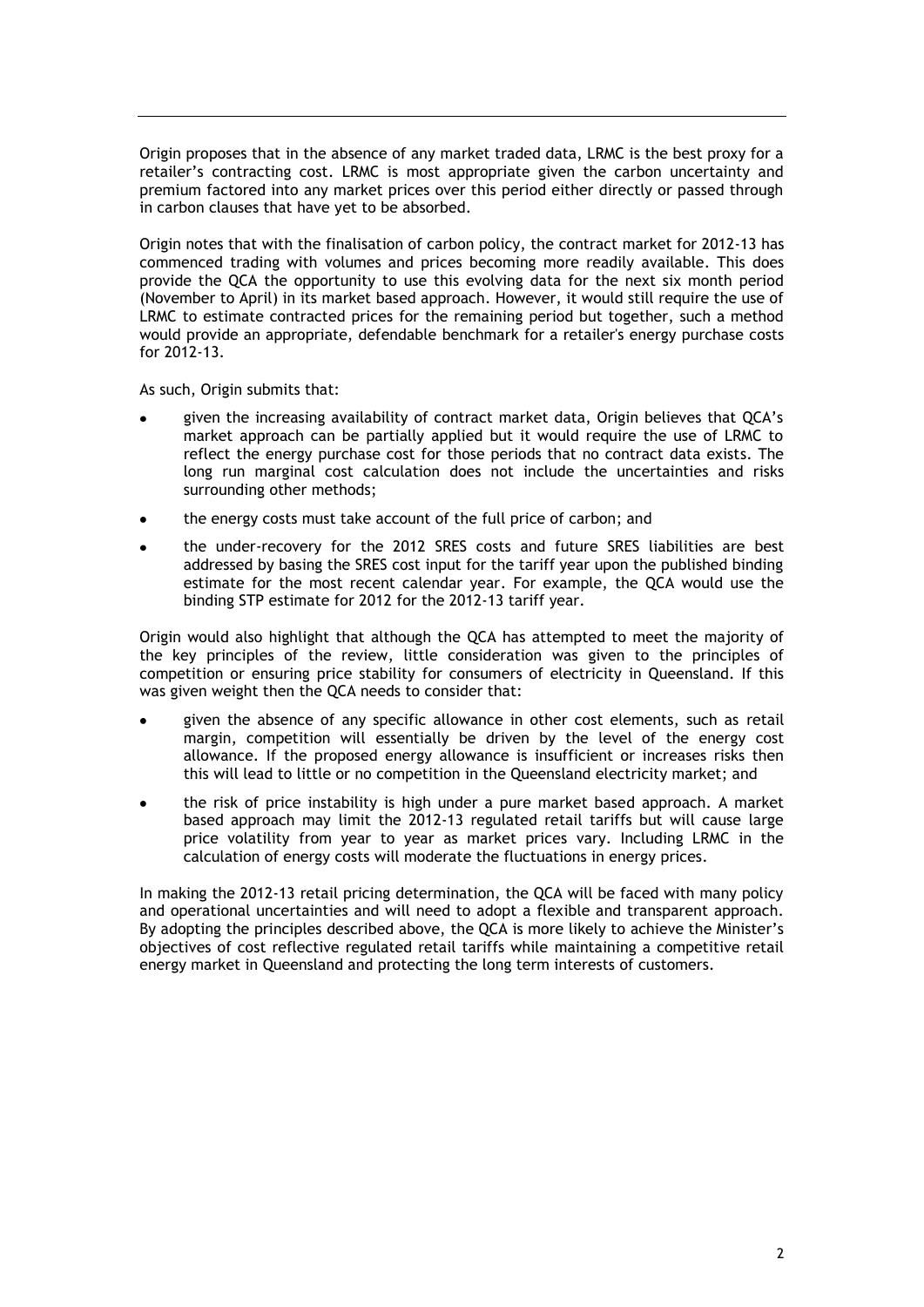## <span id="page-5-0"></span>**1. Background**

On the 26 June 2009, the Queensland Premier and Treasurer directed the Queensland Competition Authority (QCA) to review electricity pricing in Queensland. Origin participated in that review and was generally in agreement with the QCA's findings that:

- the benchmark retail cost index (BRCI) methodology had a number of flaws;
- the current retail electricity tariffs were unlikely to reflect the costs of supply;
- an alternative network  $(N)$  + retail  $(R)$  pricing approach would offer significant improvements to cost reflectivity compared to the existing BRCI methodology; and
- network and retail electricity tariffs should be aligned.

On 11 May 2011, the Minister for Finance and the Arts and Acting Treasurer and Minister for State Development and Trade made a Ministerial Direction requiring the QCA to investigate and report on:

- an alternative retail electricity pricing methodology for the determination of the cost components under an N + R approach; and
- an alternate set of retail electricity tariffs, based on an N+R approach, which could be applied from 1 July 2012.

On 22 September 2011, the QCA received a Delegation from the Minister for Energy and Water Utilities (the Minister) further setting out the principles for determining regulated electricity prices to apply from 1 July 2012. The Delegation included a Terms of Reference (ToR) for the price determination.

The ToR specifically states that the QCA should ensure its price determination has regard to:

- $\bullet$ the actual costs of supplying electricity;
- the effect on competition in the Queensland retail electricity market; and,
- the Queensland Government's Uniform Tariff Policy ensuring customers of the same class pay the same tariff for their electricity supply, regardless of geographic location.

The ToR further sets out that the in the QCA's pricing determination, N (network costs) should be treated as a pass-through and R (energy and retail cost) should be determined by the QCA. Energy cost component of each regulated retail tariff should include the cost of purchasing energy, environmental and renewable energy costs, energy losses and any market fees. In terms of retail costs, the QCA must consider the retail costs that would reasonably be incurred by an efficient, representative retailer and include an appropriate retail margin giving consideration to any risks not compensated for elsewhere.

It is noted that the Government highlights that the QCA must consider the impact of price changes on consumers when determining regulated prices. Although there are likely to be customer impacts within this tariff reform process which may require some transition, Origin would encourage the minimal use of such arrangements if this large and complex process is to be completed effectively.

#### <span id="page-5-1"></span>**1.1 Retail Competition in Queensland**

In making a pricing determination, Origin understands that the QCA must consider s90(5) *Electricity Act 1994* which requires the QCA to have regard to *"the effect of the price determination on competition in the Queensland retail electricity market".* Origin believes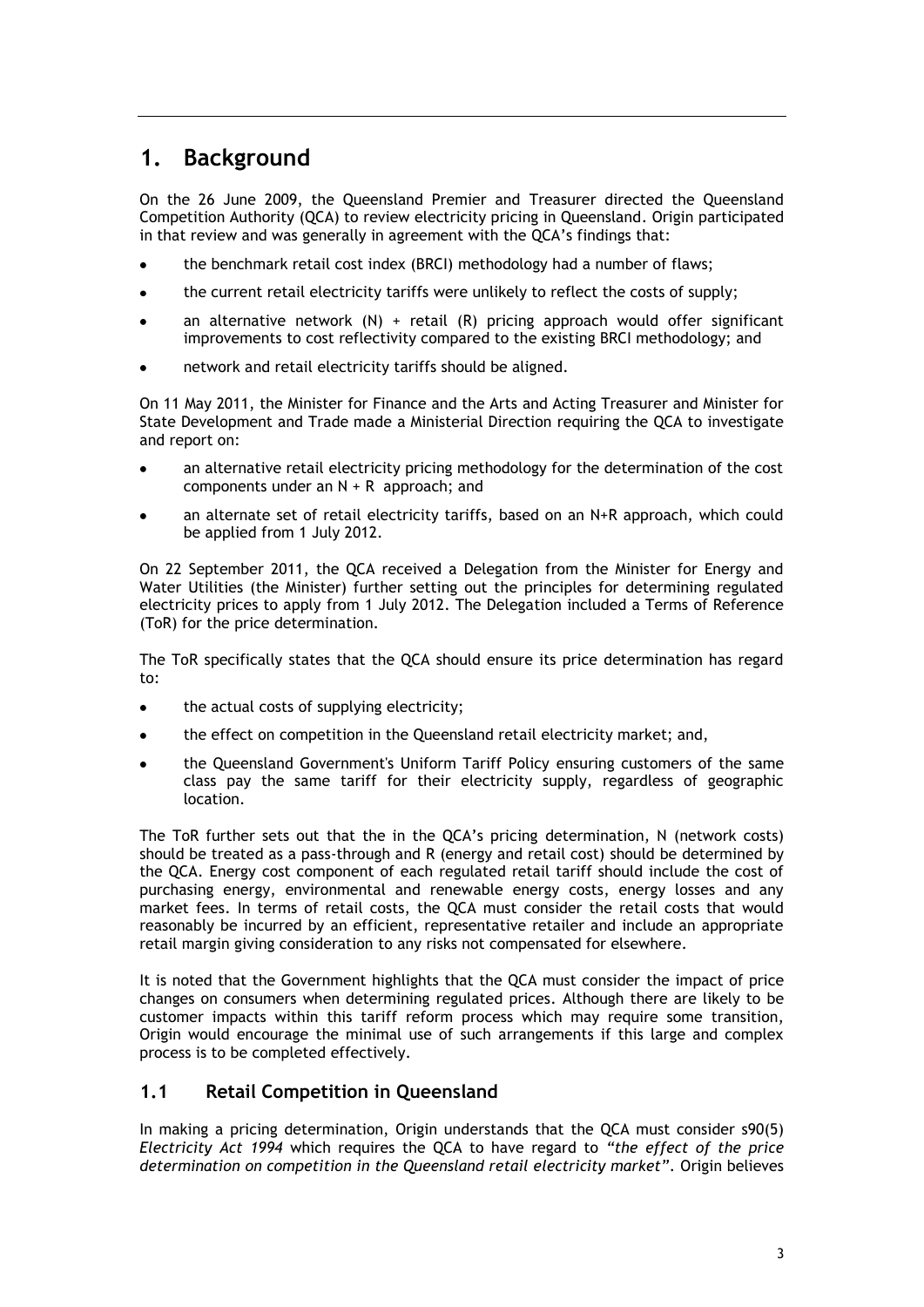that this is a critical aspect that needs to be considered as part of the 2012-13 pricing determination. The issue facing the QCA is that this is an unprecedented change to regulated retail tariffs and there is little historical data on certain elements of the decision to guide the QCA.

Origin notes the QCA's commentary in the Draft Methodology Report with regards to the level of competition in South East Queensland and the number of retailers that are participating in both the small and large customer segment<sup>1</sup>. This analysis by the QCA suggests that retail competition in Queensland is effective and prices should be deregulated in the near future. However Origin understands that this issue will not be considered until the Australian Energy Market Commission (AEMC) conducts its review of competition in Queensland in 2013. Until this time, Origin urges the QCA to ensure the methodology framework is:

- transparent around the modelling approach and quantifying all the relevant risks;
- flexible and provide opportunities for pass through of direct and indirect costs; and  $\bullet$
- focussed on the end goal of competitive markets and price deregulation as agreed by the Minister under the AEMA principles.

The market will only remain competitive as long as regulated retail prices reflect the actual costs and risks of operating in the market.

-

<sup>1</sup> QCA, *Regulated Retail Electricity Prices 2012-13 - Draft Methodology Paper*, November 2011, p12.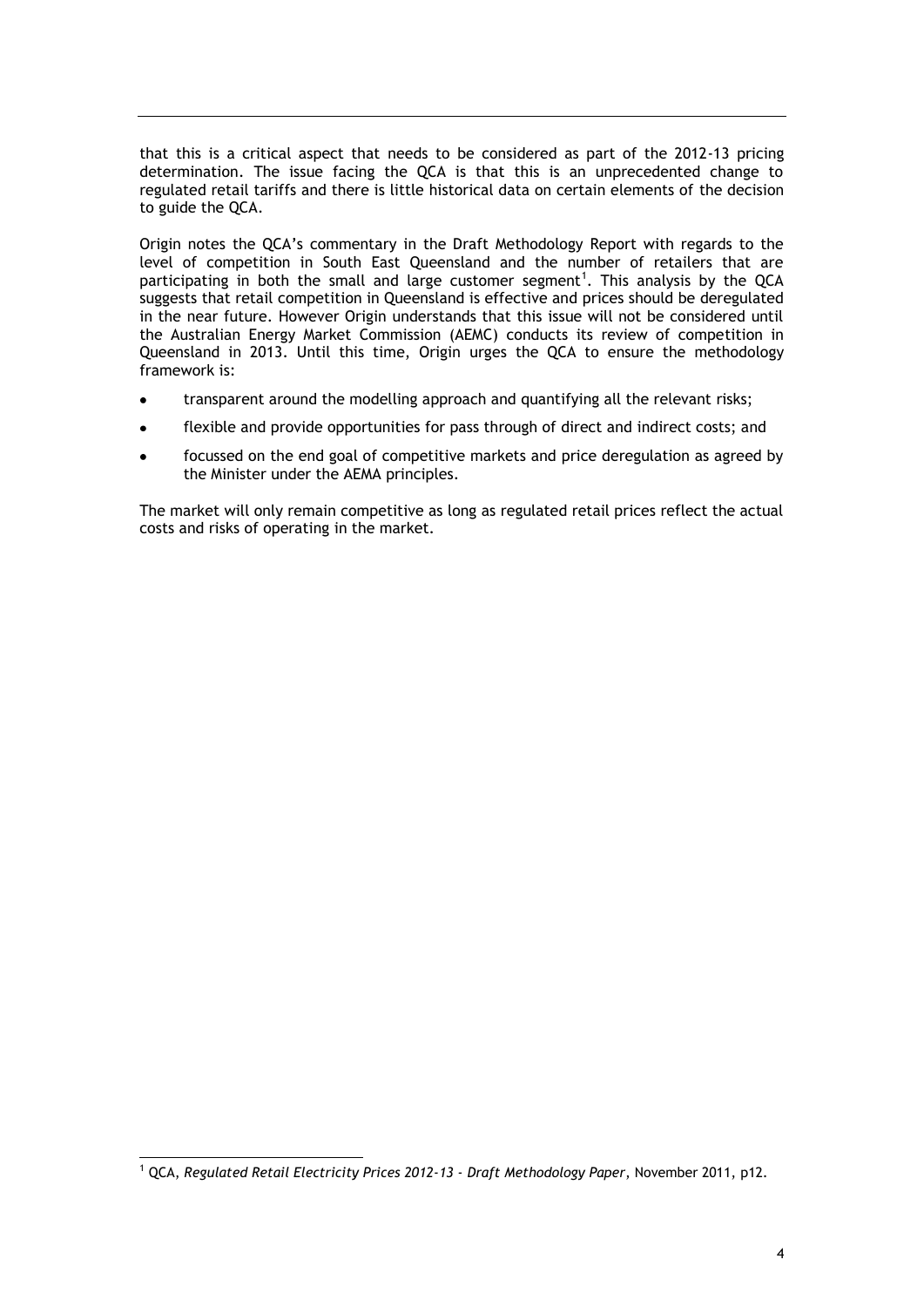## <span id="page-7-0"></span>**2. Representative Retailer**

Origin notes the QCA considers that an appropriate definition of a representative retailer is one that:

- is an incumbent retailer of sufficient size to have achieved economies of scale;
- serves small and large retail customers in South East Queensland and other jurisdictions across the NEM;
- retails electricity on a standalone basis; and
- is not vertically integrated with an electricity generator<sup>2</sup>.

Origin supports the approach of providing clarity around the fundamental construct of how a representative retailer should be defined. While Origin supports the majority of the assumptions the QCA has made about a representative retailer, comments on each of the elements are discussed below:

- *an incumbent retailer of sufficient size to have achieved economies of scale:* There are two issues with this approach. Firstly, the use of the incumbent retailer ignores the higher cost base of a new entrant retailer and second, in is uncertain how the QCA will define the impact of economies of scale? The retail cost allowance must be sufficient to maintain competition in line with the ToR;
- *serves small and large retail customers in South East Queensland and other*   $\bullet$ *jurisdictions across the NEM:* Origin accepts that the majority of retailers operate across jurisdictional borders and supply an array of customers. However, it is not clear how this assumption is built into the other elements of the pricing framework as the risks of market customers and, in particular, interstate competitive operations are different and may vary by jurisdiction;
- *retails electricity on a standalone basis*: This reflects the state of competition in the Queensland energy market and appears reasonable; and
- *is not vertically integrated with an electricity generator*: Origin agrees with this assumption in terms of the principle of "competitive neutrality". However, it should be recognised power purchase agreements are integral to the energy portfolio of both integrated and stand alone retailers.

In further defining the characteristics of a representative retailer, there are important changes that are occurring in the energy market which Origin believes the QCA should consider carefully when determining a representative retailer's costs. These include:

- the changes to tariff structures, removal of tariffs and new tariff arrangements from 1 July 2012 will be a significant expense item from a capital and ongoing cost point of view. Billing systems need to be re-designed, effective communication provided to customers and customers will need to be moved from obsolete tariffs to more appropriate tariffs. Origin also expects a substantial increase in calls to our service centre as customers query inclining tariff block structures, the new voluntary time of use tariff and why they have been forced onto new tariff arrangements. This will specifically impact on the operating costs for retailers operating in the Queensland electricity market in 2012-13;
- the costs of administration and reporting obligations under the carbon tax from 2012;
- the implementation of the National Energy Consumer Framework (NECF) from July 2012. The NECF will create a national framework for the regulation of the sale and

<sup>-</sup><sup>2</sup> QCA, *Regulated Retail Electricity Prices 2012-13 - Draft Methodology Paper*, November 2011, p13- 14.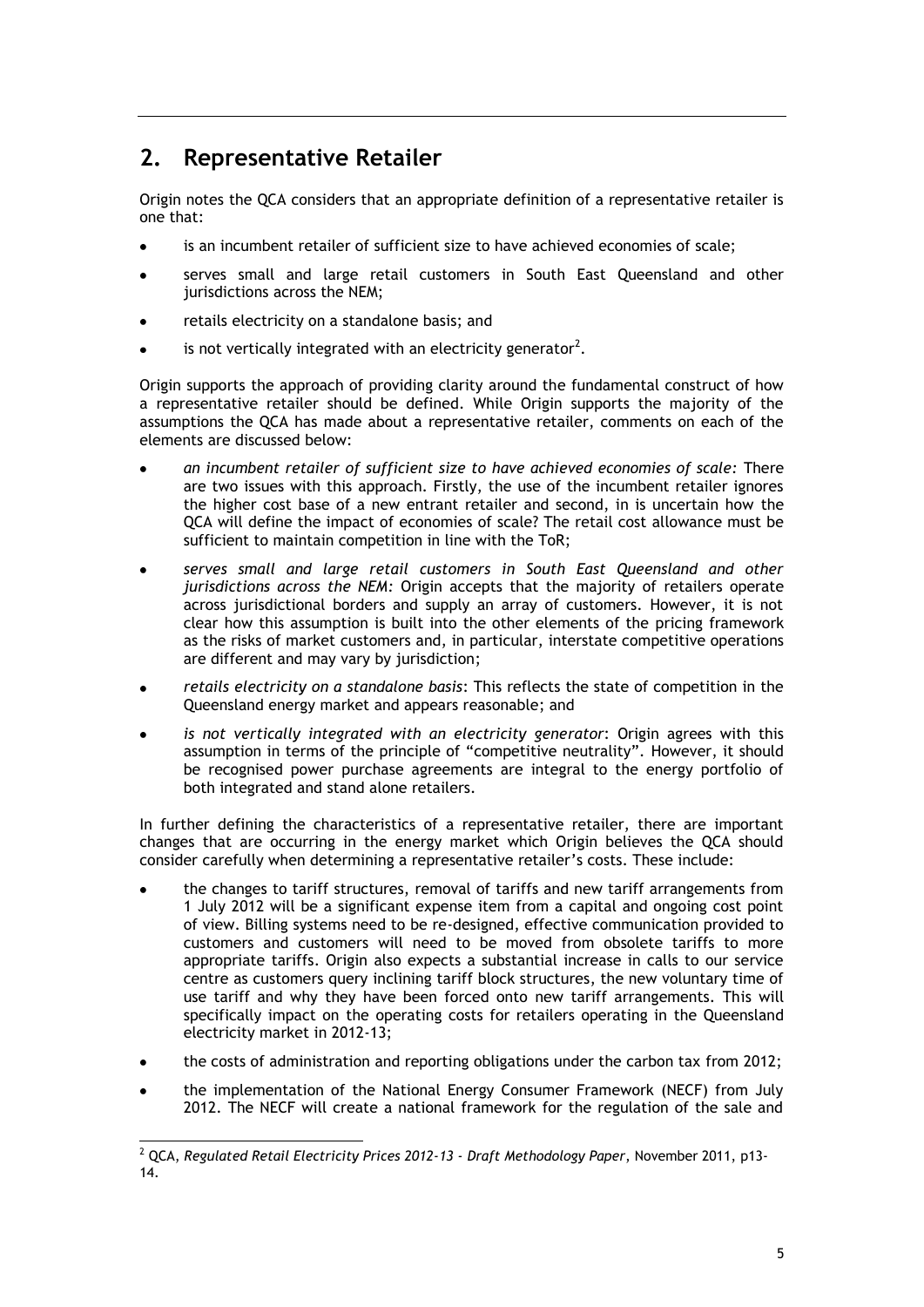supply of energy, including billing, marketing and customer/retailer relationship. A significant amount of work is already being undertaken to prepare for these regulatory changes; and

other changes in the regulatory environment which may impact on a retailer's costs.  $\bullet$ For instance, the Government has been considering the implementation of green energy initiatives including emission graphs on bills, mandatory green energy offers as well as discussions around enhancing hardship policies. Any required changes to systems and processes to accommodate these measures are likely to be costly. There should be opportunities for reasonable recovery of those costs in the regulatory pricing framework.

Origin considers that the QCA should explicitly identify and consider the impact of future regulatory and market developments and make appropriate allowance in the retail operating costs for changes retailers have to make in systems and processes as a result and ongoing management and reporting of the various arrangements. This is particularly important given the QCA's proposed definition of retail margin does not allow for regulatory change risk.

Moreover, the various industry changes listed above have, in turn, implications for the benchmarking approach. It is most unlikely that these future retail operating costs are adequately reflected in the previous benchmarking decisions whether in Australia or overseas.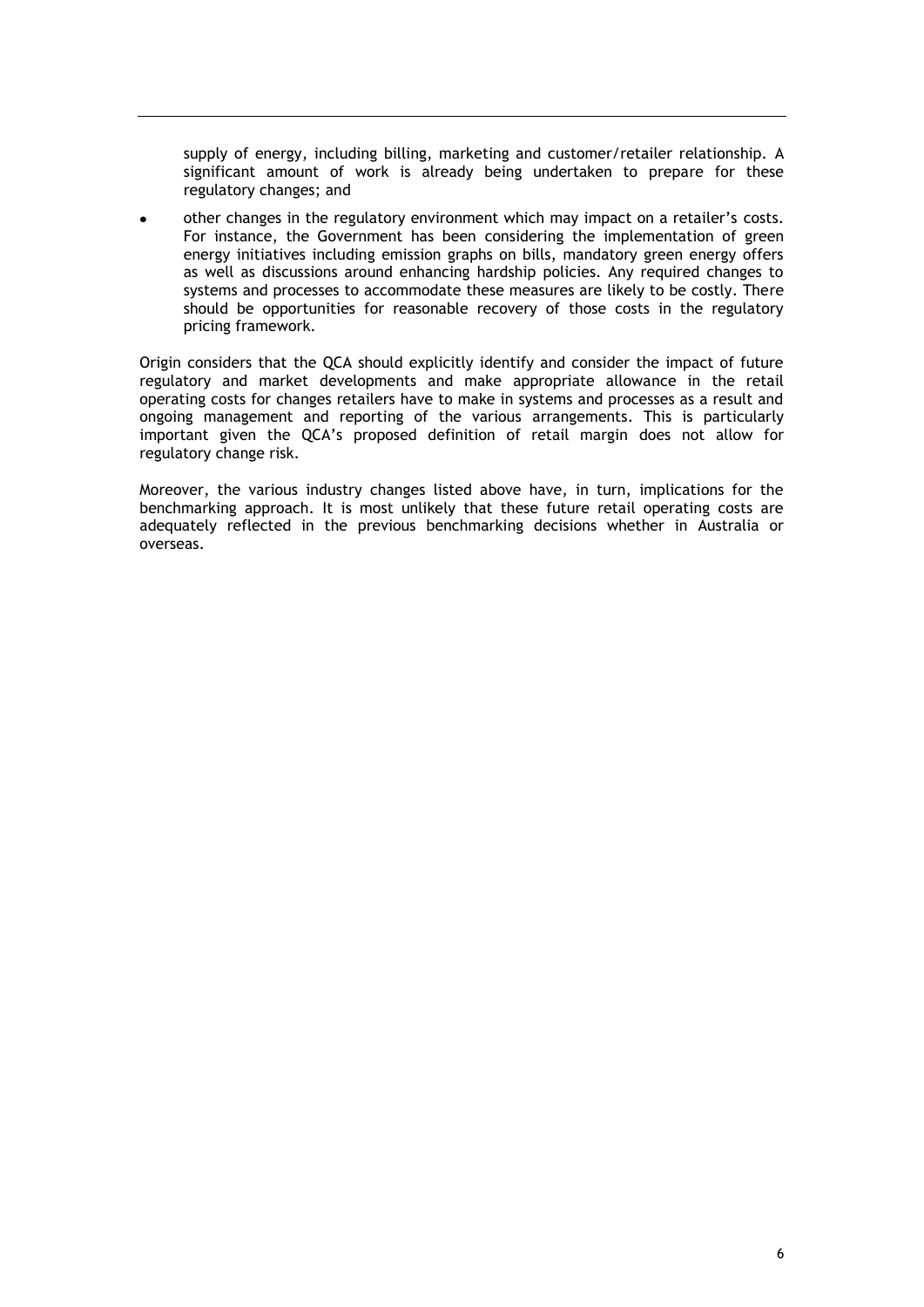## <span id="page-9-0"></span>**3. Treatment of Network Costs**

It is essential that the N+R pricing framework explicitly allows for the full cost pass through of network tariffs to consumers in regulated retail prices. Furthermore, in Queensland, Origin supports the QCA's views that the N component of each tariff should be equal to the approved Energex network price.

Origin's specific comments in response to the network issues raised in the Draft Methodology Paper are set out below.

|                                                     | <b>Issue</b>                                                                                          | <b>QCA Proposal</b>                                                                                                                                                                                                                                                                                          | <b>Origin Response</b>                                                                                                                                                                                     |
|-----------------------------------------------------|-------------------------------------------------------------------------------------------------------|--------------------------------------------------------------------------------------------------------------------------------------------------------------------------------------------------------------------------------------------------------------------------------------------------------------|------------------------------------------------------------------------------------------------------------------------------------------------------------------------------------------------------------|
| Domestic Inclining block<br>and time of use tariffs |                                                                                                       | Energex's network tariffs should be<br>the basis for determining the retail<br>tariffs                                                                                                                                                                                                                       | Agreed                                                                                                                                                                                                     |
|                                                     | Tariffs for farmers,<br>irrigators and customers<br>supplied under the Rural<br><b>Subsidy Scheme</b> | T66 aligns with NT8300<br>T67,68 align with NT8500/8600<br>T62, 65 align with NT8700/8800                                                                                                                                                                                                                    | Agreed                                                                                                                                                                                                     |
|                                                     | Tariff for Ergon Energy's<br>large customers greater<br>than 4GWh                                     | QCA could require Energex to<br>calculate one or two network tariffs<br>that reflect the average to its cost<br>reflective network tariffs for all of<br>its very large customers.                                                                                                                           | Matter for Ergon<br>Energy.                                                                                                                                                                                |
|                                                     | Streetlighting asset<br>charge for Ergon Energy                                                       | No asset charge will be included in<br>the streetlighting network tariff.                                                                                                                                                                                                                                    | Matter for Ergon<br>Energy.                                                                                                                                                                                |
|                                                     | Obsolete and declining<br>block retail tariffs                                                        | Removal of obsolete tariffs from 1<br><b>July 2012.</b><br>T21 customers moved to network<br>tariffs 8500/8600.<br>T37,62,63,64 customers moved to<br>network tariffs 8700/8800                                                                                                                              | Origin agrees with the<br>proposed network<br>tariff assignment<br>except for T37. Origin<br>and Energex have<br>agreed that T37<br>customers will move to<br>network tariff<br>8500/8600 as a<br>default. |
|                                                     | Other tariffs (prepaid)<br>card meters                                                                | Create a regulated retail tariff<br>available only to small customers on<br>card operated meters based on one,<br>of the charges in Energex's small<br>customer inclining block tariff.                                                                                                                      | Matter for Ergon<br>Energy.                                                                                                                                                                                |
|                                                     | Watchman lights/traffic<br>signals                                                                    | Align retail tariffs 81 (traffic signals)<br>and 91 (watchman service lighting)<br>with network tariff 9600.                                                                                                                                                                                                 | Agreed.                                                                                                                                                                                                    |
|                                                     | Maintaining alignment of<br>retail and network tariffs                                                | Request Energex to supply the QCA<br>with its proposed network prices<br>when submitted to the AER and use<br>these as the basis for notified prices<br>to apply from 1 July. Should there be<br>any change to these proposed tariffs,<br>regulated retail prices could be<br>adjusted after 1 July to this. | Agreed.                                                                                                                                                                                                    |

**Table 3.1 Origin's Response to network issues**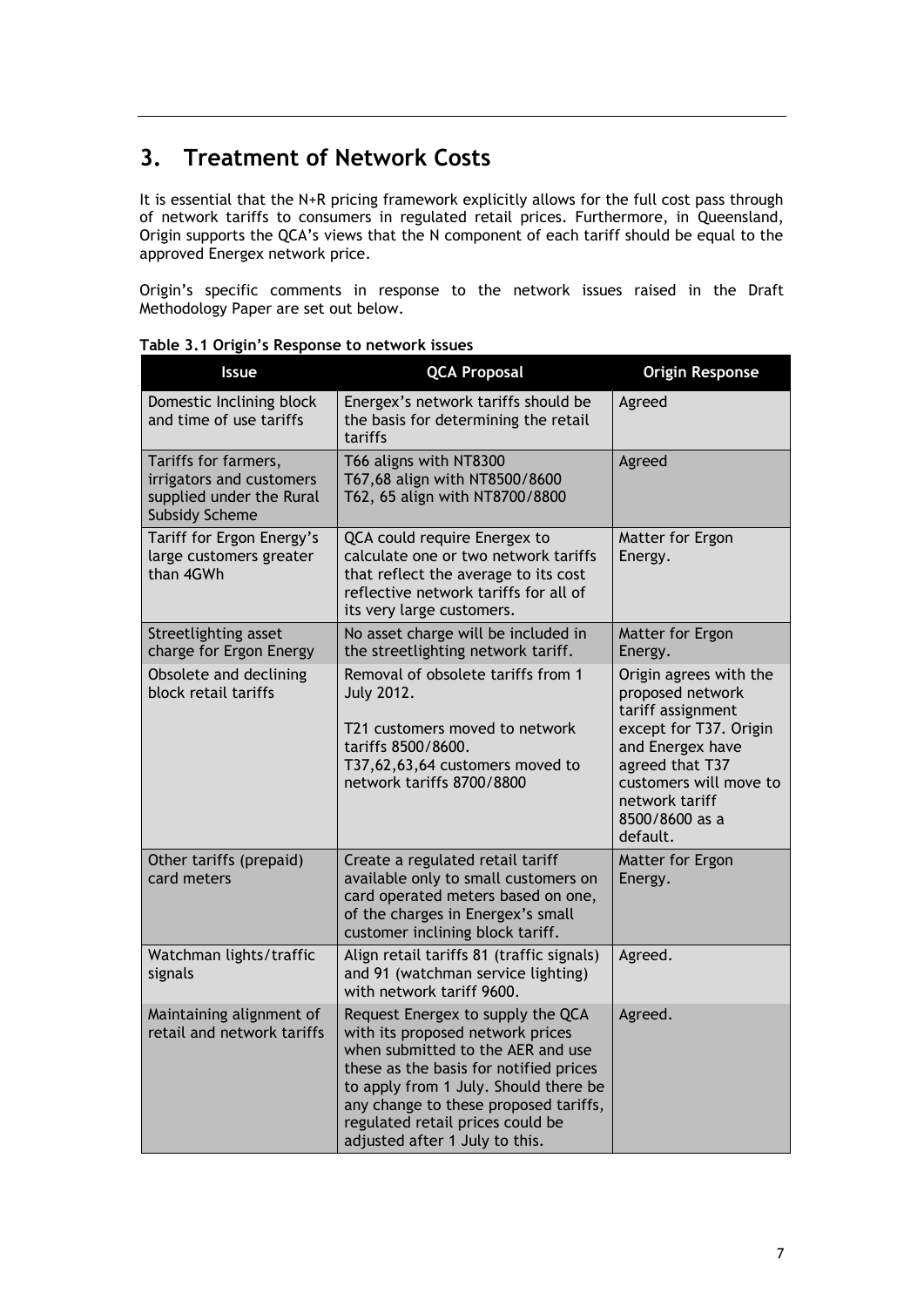## <span id="page-10-0"></span>**4. Energy Cost Component**

## <span id="page-10-1"></span>**4.1 Estimating Wholesale Energy Cost**

Carbon pricing has introduced significant uncertainty into the electricity market for 2012-13. Establishing a new tariff structure based on a cost build up approach from the 2012-13 year is problematic as uniquely it coincides with the introduction of carbon pricing in Australia. Both ACIL and the QCA appear to have accepted, based on carbon uncertainties, there is an absence of sufficient trading data in forward electricity contracts that will preclude the implementation of a reliable market based methodology<sup>3</sup> for the entire year.

The market conditions have created difficulties for the QCA as it advocates a market based methodology best reflects the actual costs of a retailer's wholesale energy purchase costs. However, the absence of reliable market data makes this challenging for the 2012-13 contract year.

Origin takes the view that the approach selected for 2012-13 must take account of the current situation and the calculation of the energy cost component must rely on an alternative method, even if only for one year.

### <span id="page-10-2"></span>**4.2 QCA Proposal**

-

The Draft Methodology Paper sets out the QCA's preference to pursue a market-based approach over a LRMC proposal as it takes the view that LRMC:

- is an estimate of generation costs as opposed to purchasing costs of a retailer;
- ignores the prevailing market conditions which may have an influence on the purchasing cost of some retailers; and
- is not a product of the operation of the spot price in the NEM.

Origin maintains that the LRMC is a key element for pricing the energy products of its retail business. Origin is a large retailer operating within all NEM jurisdictions with the risk policy of a prudent retailer. As such, the prevailing market conditions will only be one factor impacting on the wholesale energy cost structure built into Origin's retail pricing position.

A prudent retailer must purchase adequate cover to insure against high market prices whether they occur or not. Origin takes the view a representative retailer's energy purchase cost structure will never track with the NEM spot price at a singular point in time and therefore believes the statement:

*"The Authority also continues to question why this security [LRMC] would be needed with regulated prices but not if the market was entirely deregulated, in which case only market costs would be available"<sup>4</sup>*

is based on an erroneous assumption that the energy pricing policy of a prudent retailer is inextricably linked to the NEM spot price.

Compared to a simulated modelling approach, a robust forward looking market based methodology utilising an appropriate hedging and risk strategy may, as a proxy method, replicate the energy costs of a representative retailer.

 $3$  refers to the energy purchase cost methodology used in previous BRCI modelling

<sup>4</sup> QCA, *Regulated Retail Electricity Prices 2012-13 - Draft Methodology Paper*, November 2011, p23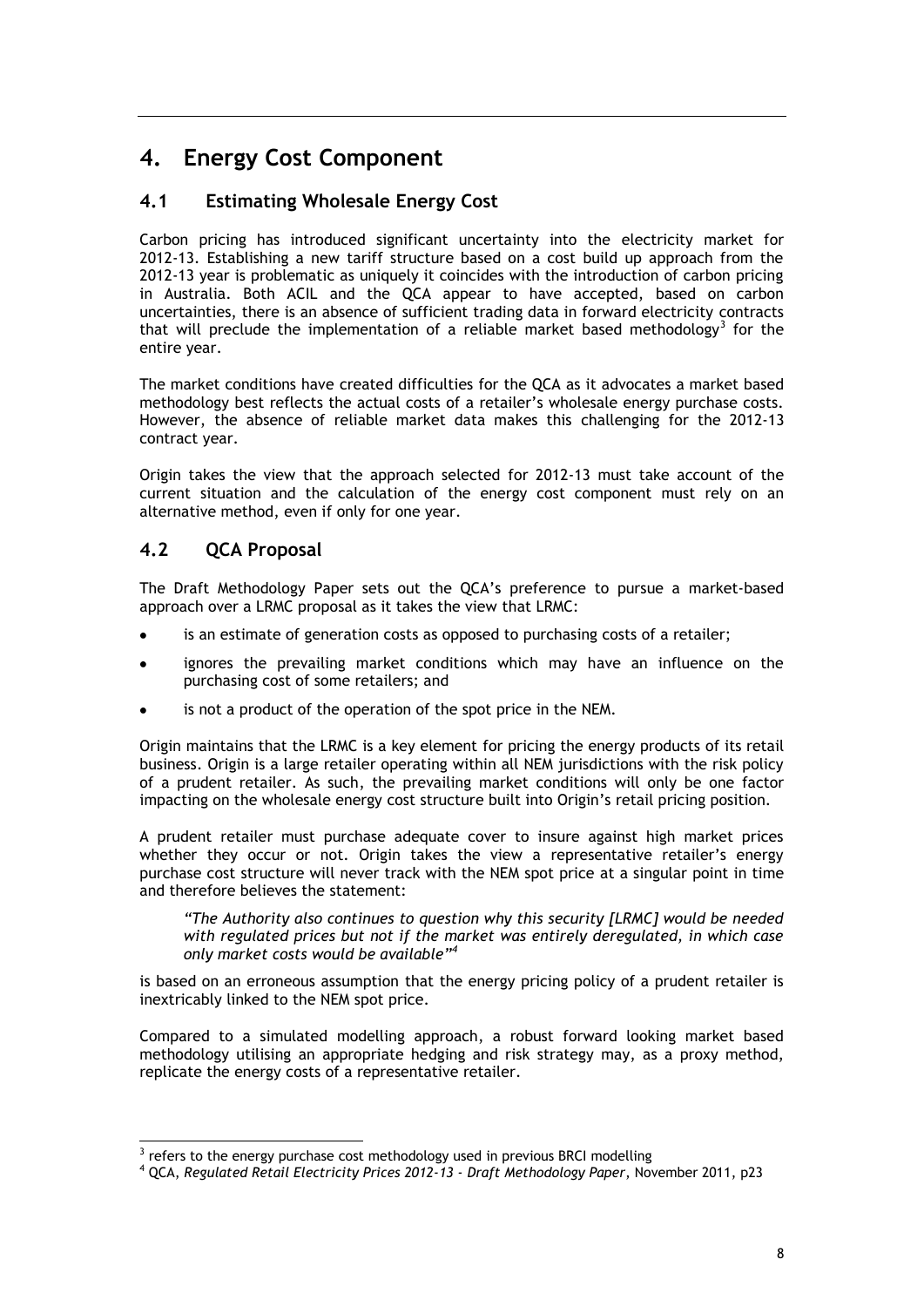Based on insufficient trading data being available to use a "real data" market based methodology, the QCA has proposed an approach recommended by ACIL to establish energy purchase costs that is new and untested. Origin views this approach as fundamentally flawed as it is solely a black box model that takes no account of the risk premium paid by a prudent retailer. As such, Origin strongly believes the methodology proposed as Approach 3 fails to both observe the requirements of the TOR and the objectives for constructing a new tariff structure to emulate actual costs.

In its draft methodology for estimating energy purchase costs report (Report), ACIL considered four methods for establishing wholesale energy purchase costs:

- 1. Long Run Marginal Cost;
- 2. Market Based Approach;
- 3. Annual Price Distribution; or
- 4. Combination of LRMC and Market Based Approaches.

The separate methods are considered in detail below.

#### <span id="page-11-0"></span>4.2.1 Long Run Marginal Cost (Approach 1)

Origin does not agree ACIL's arguments rejecting the use of LRMC as these points equally apply to Approach 3, which in turn, is recommended by ACIL.

Origin believes that LRMC provides several advantages including:

- It is a forward looking approach that better approximates the actual costs of retailers' purchases through power purchase agreements;
- it is linked to the NEM as generation investment influences the prices in the spot and contract market, along with other factors, but it is not wholly dependent on market conditions at a singular point in time; and
- it is an estimate for average energy purchase cost that has theoretical merit as well as being readily modelled and identifiable. Contracting to mitigate future market risks increases a retailer's average purchasing costs. Attempting to ascertain the necessary risk premium to be added onto a distribution of simulated average spot price costs (Approach 3) increases the risk that this value will be understated.

Most importantly, using LRMC will provide stability over time. Market conditions impact wholesale prices and varying price signals will result in significant price shocks both up and down.

The LRMC is not affected by the volatility of wholesale energy markets and acts to smooth the energy cost allowance over time. Therefore, LRMC holds an advantage over a market based method as it will have a stabilising effect on tariffs from one year to the next, rather than exposing consumers to significant variations in market prices each year.

In contrast, a market methodology will not maintain price stability. The LRMC calculation will also counterbalance the absence of reliable market data and is the best option of the approaches canvassed by ACIL. The difficulties associated with establishing an appropriate simulated market price model (Approach 3), the multitude of assumptions and the absence of an appropriate risk premium negates the validity of it as a market methodology and therefore it is inferior to a LRMC method.

In Origin's view, this supports using LRMC either in itself or within the Market Based approach described in the following section.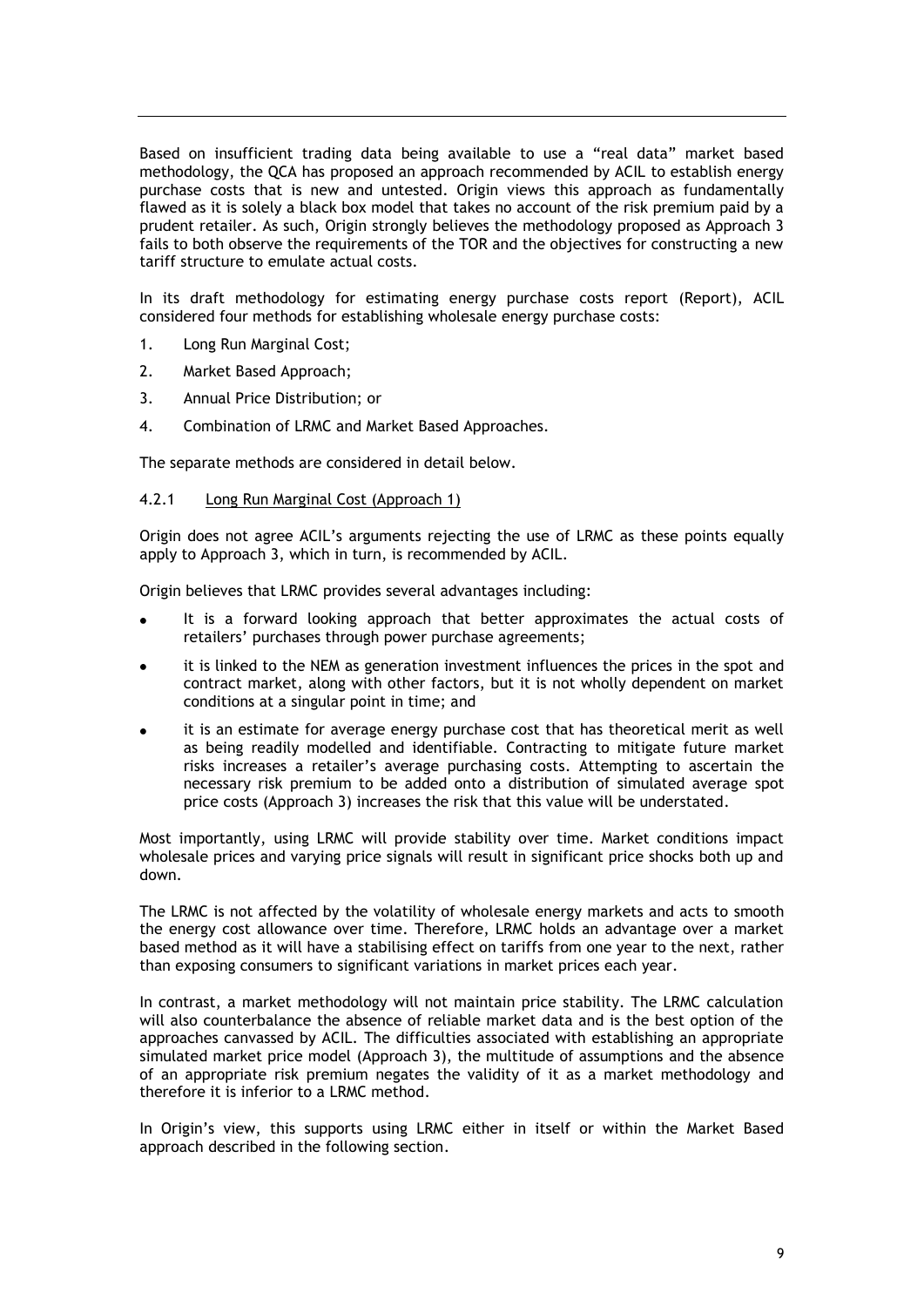#### <span id="page-12-0"></span>4.2.2 Market Based Approach (Approach 2)

A number of issues were raised regarding the application of retailer contracting methodologies in relation to Approach 2:

- *"It is also difficult to determine a contracting strategy that is representative of a prudent retailer …Arriving at a hedging strategy which represents an appropriate approach in the current circumstances presents significant difficulties."<sup>5</sup>*
- *"A further weakness of this approach is the need to determine an appropriate retailer hedging strategy and providing estimates of forward contract prices. While some contracts are bought in over the counter trades at transparent market prices a high proportion of retailer hedges are bought through bilateral negotiations with generators. In these cases the prices and other terms are not known."<sup>6</sup>*
- *"...does not take into account bilateral contracts for difference (CFDs) between generators and retailers. These contracts can form a high proportion of the retailers" contracts and may contain quite different price, volume and term conditions to the over the counter contracts presented in public sources."<sup>7</sup>*

Origin would note that these points were not a concern in previous tariff reviews conducted by ACIL using the same methodology.

The difficulty obtaining contract prices for the 2012-13 period is cited by the QCA as the main reason for not using its preferred Market Based approach this year. Origin agrees that this is a severe limitation to using this method in isolation.

Origin agrees with ACIL's recommendation that there is insufficient liquidity in the contract market prices for 2012-13 to support a market based approach. Over the past two years there has been minimal trading in the 2012-13 contract market due to the uncertainty of the Federal Government carbon pricing scheme.

This has improved in recent weeks since the scheme has been legislated. However, even if liquidity improves by early 2012 it is doubtful the average contract prices for 2012-13 will provide a singular, reliable guide due to the limited 6 month trading timeframe. This is the predicament for a market based method without reliance on an alternative method.

The previous application of the market based method was based on a two year hedging horizon. Origin proposes that the latter six months of that period will be able to be sourced as previously (eg. d-cypha) while the preceding 18 months will need to be constructed from a different source, namely LRMC based information. For example the cost of \$300/MWh caps for the hedge portfolio would be based on the LRMC of an open cycle gas turbine (OCGT). With this adjustment, the Market Based approach could be used.

#### <span id="page-12-1"></span>4.2.3 Annual Price Distribution (Approach 3)

Origin is strongly opposed to the recommendation by ACIL that its Annual Price Distribution (Approach 3) is the most reasonable and robust approach to estimate energy cost available today. Origin does not credit this method as practical, robust or sustainable.

As recognised by ACIL, this approach has little transparency to allow verification of the input and the model calculations. The risks associated with this approach far exceeds the margin allowed for in this tariff review and is far greater than the risks associated with utilising the LRMC or in a more liquid market, the Market-Based approach (Approach 2).

1

<sup>5</sup> ACIL Tasman, *Draft methodology for estimating energy purchase costs*, November 2011, p13.

 $<sup>6</sup>$  lbid, p13.</sup>

 $<sup>7</sup>$  lbid, p12.</sup>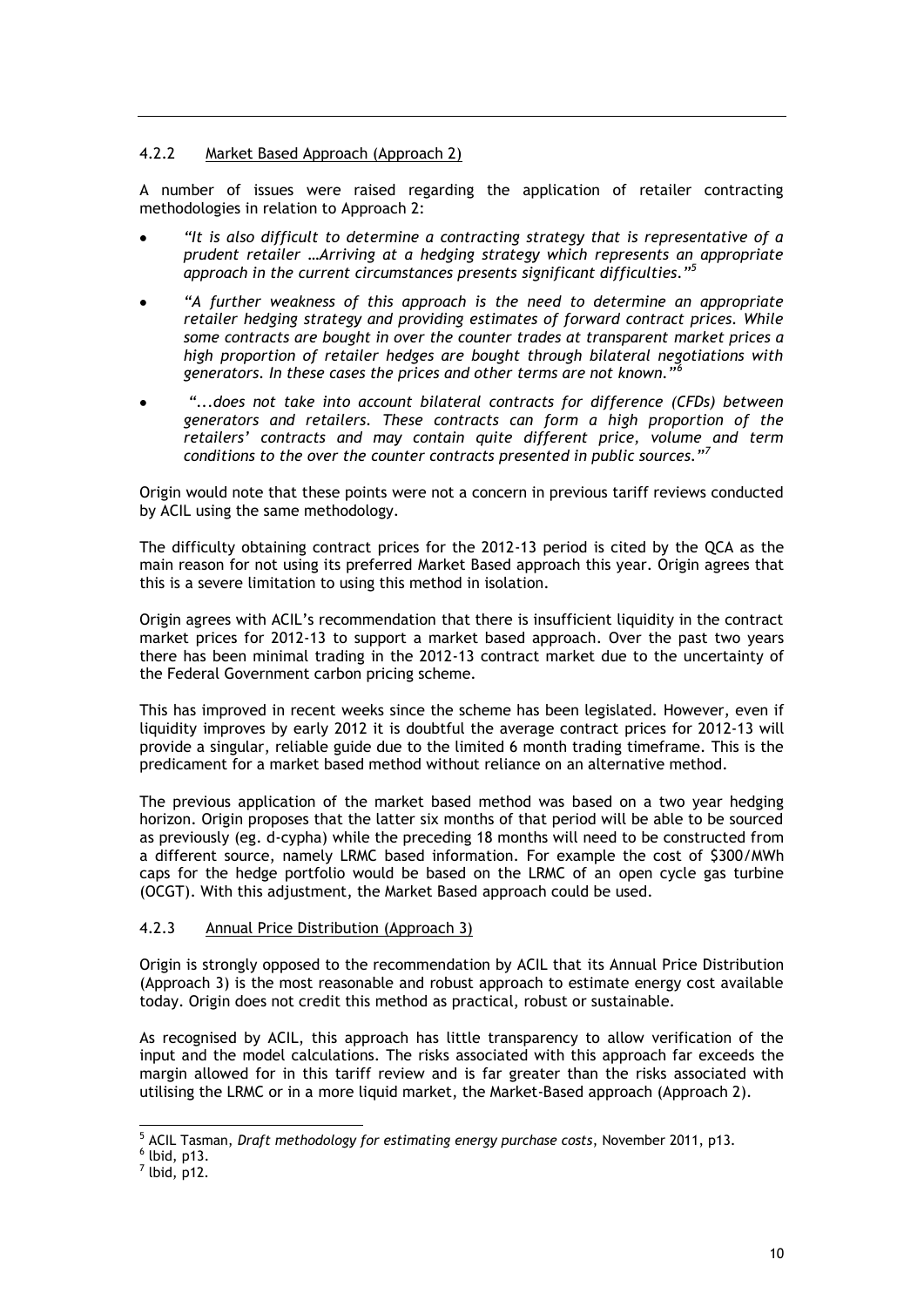The mean outcome of the proposed model does not resemble an approach of a prudent retailer nor does it bear any resemblance to the actual cost of supplying energy in Queensland<sup>8</sup>. Notwithstanding the effort involved in the model to produce 820 data years of half hourly prices involving variations in weather driven demand and plant outage outcomes, an obvious flaw in the approach is its failure to account for actual cost.

Origin questions the likely outcome for retailers if there is an extreme weather year or unpredictable generator pressures in a given year. Such an outcome will see retailers exposed to high market prices and any retailer without adequate hedge cover will falter, resulting in market failure and serious impacts upon competition. An acceptable approach must preserve the current competitive pressures in Queensland by establishing an adequate energy purchase cost; Approach 3 does not achieve this.

Origin's concerns with Approach 3 include:

- there is no material justification for basing the resultant energy purchase cost on the mean outcome of the simulations; It does not recognise the required risk margin (balance sheet capacity) required to withstand the volatility implied in ACIL's methodology;
- ACIL's recommendations to adopt the Annual Price Distribution approach are inconsistent with its criticism of the black box nature of the Market Based approach; and
- it is based on historic pool price modelling projected forward with no mechanism for future market costs to be incorporated such as changes in market bidding dynamics due to carbon or industry restructure.

These issues are described in more detail below.

#### Mean Price of Simulations and Risk Margin

ACIL has claimed that:

-

*"The approach recognises that it is appropriate for a prudent retailer to hedge risks through energy purchase contracts which will attract a premium over the expected spot market price under "normalised" weather, outage and other conditions. Under the approach it is contended that the retailer will be prepared to pay price of electricity which is represented by the mean of possible prices outcomes…."<sup>9</sup>*

The volatility of pool cost outcomes from ACIL's proposed Annual Price Distribution approach imply a significant level of risk margin required to withstand the year on year variation in cash flows. Using the last 10 years of pool price outcomes this theoretical model would have estimated the mean cost of energy purchases at \$43/MWh. However, over this period the cost has ranged from as high as \$62/MWh in 2007 down to \$32/MWh in 2005. Due to a prudent hedging strategy actual energy costs have exhibited much less volatility but have however reflected a significant premium above the mean of \$43/MWh.

A prudent retailer must possess sufficient balance sheet capacity and liquidity to withstand these extreme events or limit their impact through hedging. Hedging profiles are typically designed to cover a 1 in 20 year extreme event. Consequently Origin believe the contract premium evident both historically and in the forward markets reflects the asymmetrical impact of these extreme events and their potentially disastrous impact on a retail business. Origin feels that ACIL's proposed methodology fails to capture these risks in the following areas:

<sup>8</sup> ACIL Tasman, *Calculation of energy costs for the 2011-12 BRCI Final Decision*, 30 May 2011, p10.

<sup>9</sup> ACIL Tasman, *Draft methodology for estimating energy purchase costs*, November 2011, p20.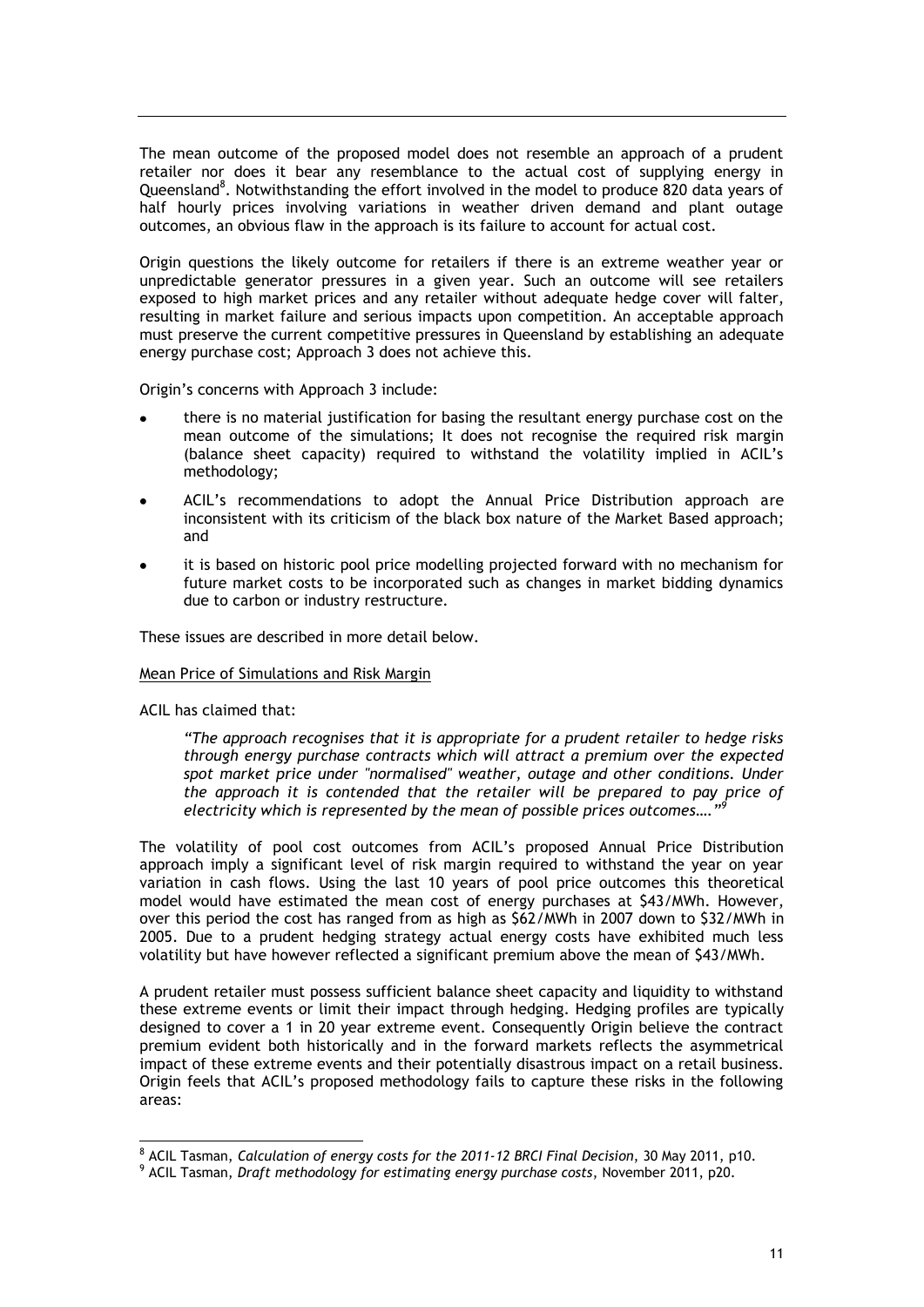- the use of one historical demand year pattern to imply consumer behaviour over a number of weather scenarios. The use of this one particular year will significantly understate load volatility and for this reason is not a prudent approach; and
- the risk premium inherent in the contract prices would be materially larger than the difference between the median and the mean of the price distributions implied in ACIL's proposed methodology.

In summary Origin consider the risk premium inherent in contracts prices and hedge portfolios to be appropriate and materially larger than difference between the median and the mean of the price distributions implied in ACIL's proposed methodology.

Although ACIL's method considers other costs and risks of a retailer that may warrant a further premium to the mean outcome, it concludes that these are unnecessary. ACIL has presented<sup>10</sup> factors that are likely to influence energy purchase costs and remarkably ACIL has assumed these factors are accounted for by using the mean except for the time value of money in forward contracting. It is imprudent that ACIL would assume that a representative retailer would not be prepared to pay more than the mean of the price distribution.

Origin argues there is no theoretical basis for taking the mean, as a retailer will hedge load at the best available market prices and through various instruments according to its own risk policies to ensure the viability of the business.

#### Reliance on Black Box

1

To cite weaknesses with Approach 3 it is appropriate to use ACIL's report:

*"It relies on a proprietary market simulation model, a "black box", into which assumptions concerning generation capacity, load growth, outages and generator bidding behaviour are brought together using a replica of the AEMO market settlement algorithm to produce half-hourly regional reference prices (RRPs)."<sup>11</sup>*

*"…. the "black box" nature of such models ….. contain many implicit assumptions about the way the market operates … These model features have usually been developed over time on the basis of the modellers" research and experience and they are not easy for an outsider to verify."<sup>12</sup>*

These arguments are presented as weaknesses of the Market Based Approach (Approach 2) however they are more relevant criticisms of Approach 3.

Approach 3 makes no attempt to limit the resulting volatility of the pool price distributions via hedging, unlike the Market Based approach. The Market Based approach, while also dependant on the black box outputs for its spot price modelling is counterbalanced with the application of a hedge portfolio to stabilise the cost of the energy purchases. The nature and purpose of hedging is to reduce the dependence of a retailer on the spot market. This is born out in the results of the Market Based approach where the hedged cost is far less volatile, albeit more expensive (the risk premium) on average than the unhedged pool costs.

Approach 3 is solely dependent on the outputs of the black box model (*PowerMark*) therefore any criticisms of a black box methodology are far more applicable to it than to any of the alternative approaches.

<sup>10</sup> ACIL Tasman, *Draft methodology for estimating energy purchase costs*, November 2011, p19.

<sup>11</sup> ACIL Tasman, *Draft methodology for estimating energy purchase costs*, November 2011, p12.  $12$  lbid, p12.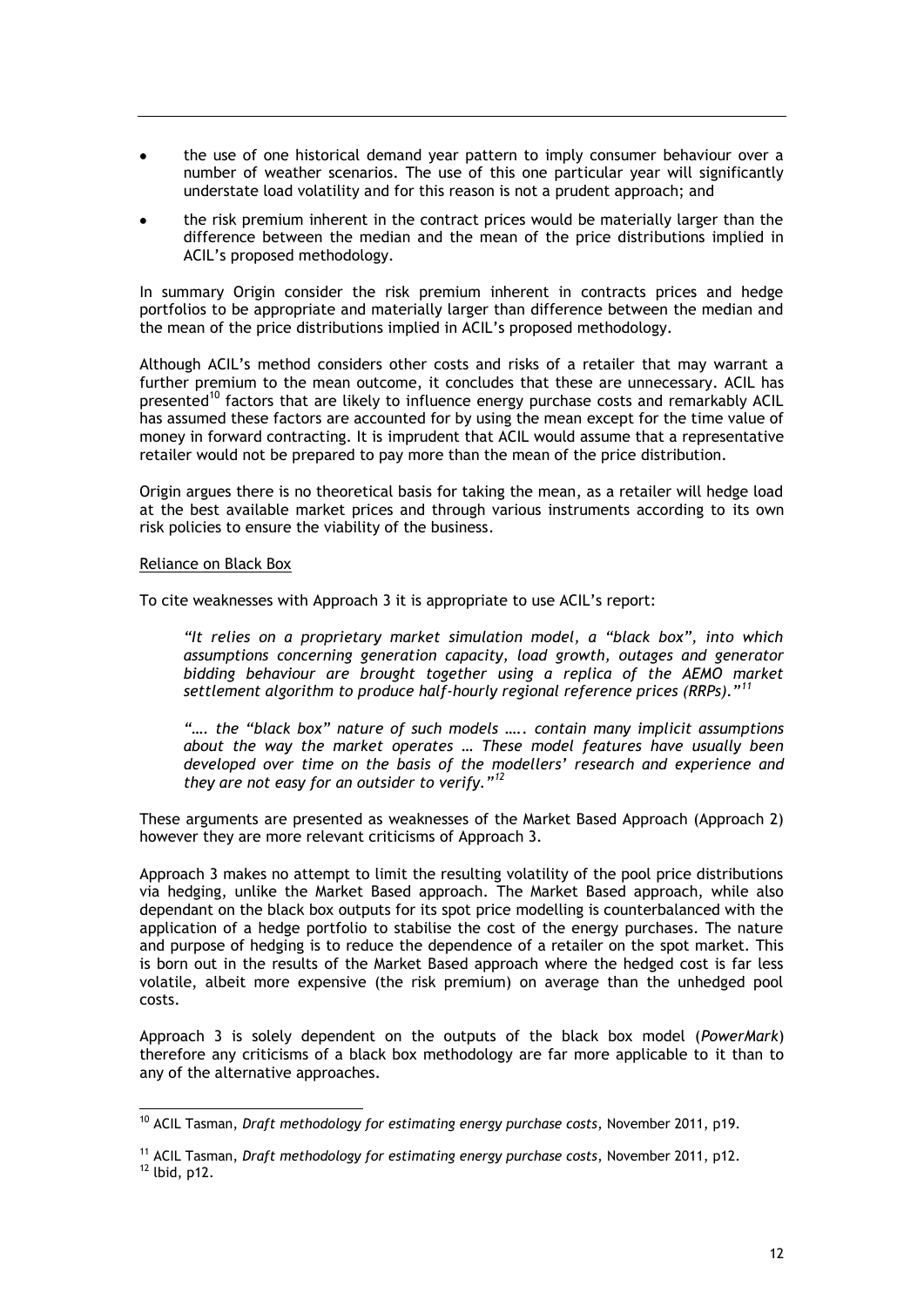#### Changes to market bidding behaviour

ACIL also concluded regulatory proposals or changes will not impact 2012 prices but Origin believes the impact of the carbon pricing is a regulatory change and is a valid and eminent risk. Although the market is aware carbon will be introduced, it still poses a risk to retailers in the tariff year as the \$23 per tonne carbon price will result in an unknown impact upon the NEM prices at this stage which modelling can only partly resolve.

In addition, the rationalisation of the Queensland Government owned generators into two companies will lead to market concentration that will deliver more co-ordinated bidding strategies than previously and has already had a marked effect on pool prices. This may yield higher pool prices for 2012-13 once the carbon tax commences.

The application of the NEM bidding strategies as described by ACIL in the black box modelling appear to reflect (recent) history and therefore to do not readily accommodate these structural market changes where history does not exist.

### <span id="page-15-0"></span>**4.3 Origin's Preferred Approach**

Origin proposes that the QCA's preferred Market Based Approach can be accommodated within the constraints of the 2012-13 circumstances. In short, this method, as used previously within the BRCI framework, could be supplemented where contract prices are not available with an LRMC cost base for the hedge contract prices.

Origin considers this view has merit as the current trading activity for forward contracts in 2012-13 has improved in December with more certainty emerging around carbon pricing. However, the available market data will span at most a six month trading period (i.e. November-April) and requires blending with LRMC to accommodate the shortened availability of market data balancing the LRMC method with prevailing market conditions.

While conditions exist that curtail energy market trading, retailers are forced to resort to other methods of hedging protection, the LRMC is a reasonable proxy for the value of energy purchase costs in times of market uncertainty. In Origin's view, the QCA should accept the LRMC is also an appropriate marker of the energy purchase cost for a prudent retailer in a competitive market.

Origin submits this method will construct an appropriate benchmark for a representative retailer's energy purchase cost for 2012-13.

#### <span id="page-15-1"></span>**4.4 Customer Load Forecasts**

The QCA believes estimating energy costs by tariff class will better approximate the proportion of a retailer's total energy costs incurred rather than allocating total energy costs uniformly across all tariff classes. Based on this, the QCA proposes to rely on load forecasts for individual tariffs provided by Energex for 2012-13 year and on the forecasts in AEMO's Electricity Statement of Opportunities (ESOO) for demand and consumption forecasts in each NEM region. This cannot be achieved with the limited customer profiling in Queensland.

For energy purchase costs, for all tariff classes, to be cost reflective the load profile must be based on the current Queensland NSLP minus non-residential customers consuming greater than 100MWh per annum. This is the profile for which each retailer settles the load of tariff customers in the Queensland market except for controlled load tariff 31 and 33 which should be treated separately.

In regard to changes to the residential tariff 11: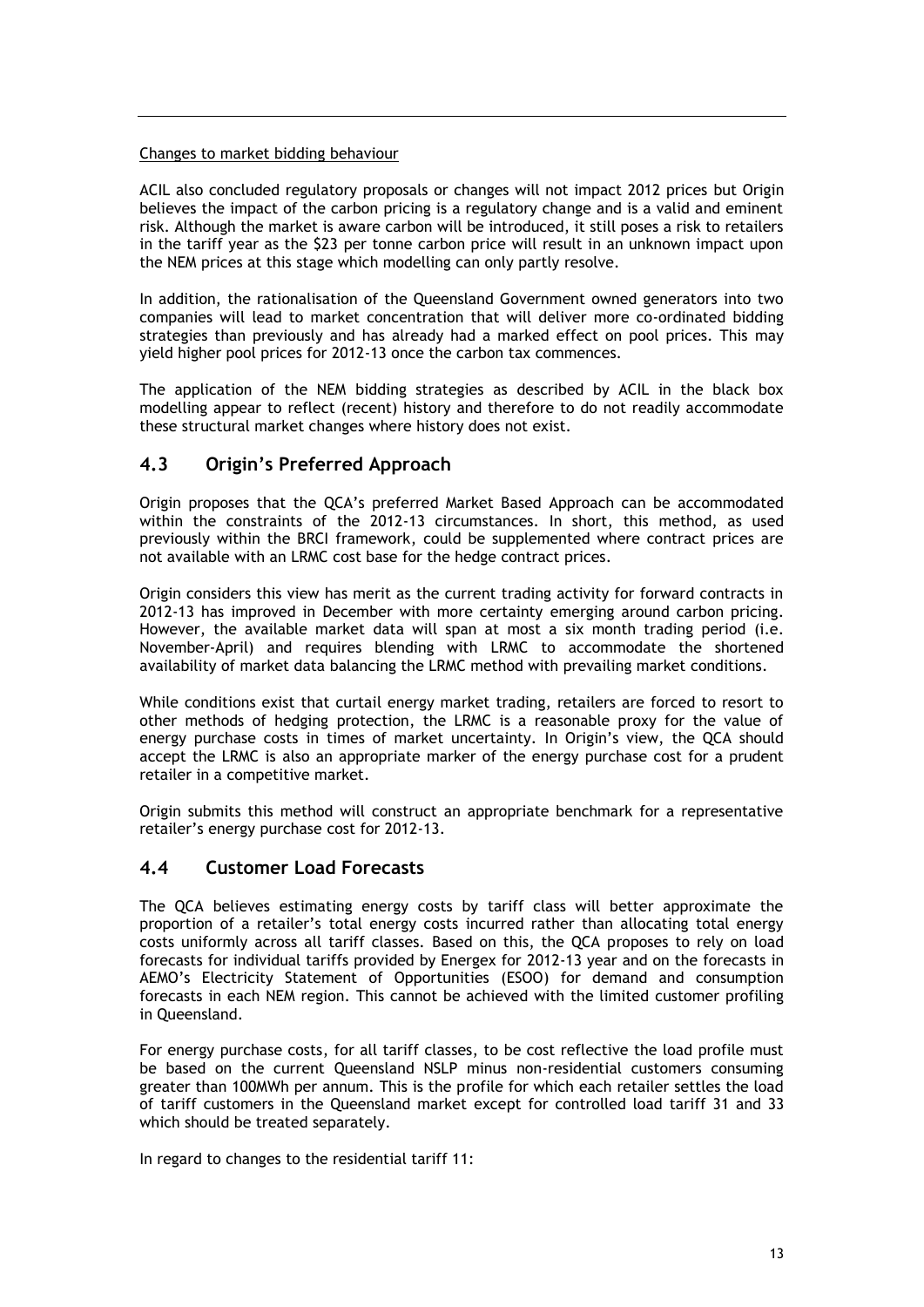- If the inclining block tariff impacts the load profile of residential customers, this is unlikely to have a major impact upon the NSLP. However, if there is an impact this will not be apparent until the tariff is implemented and will be taken into account in the NSLP for 2013-14; and
- there should not be a separate load profile established for residential customers on voluntary time of use tariff nor should the load of these customers be removed from the NSLP. The time of use tariff is voluntary and customers may move between inclining block tariff and time of use with no penalty once every year. While the tariff remains voluntary it must continue to be settled based on the NSLP.

The final modelling challenge relates to the selection of only one year of load history to base the model on. There are many features of customer load that are always at risk of occurring, but may or may not actually occur in any given year. The purpose of hedging for a retailer is not to predict the individual outcomes of any one year, but to insure against a wide variety of likelihoods. An excellent example of this is demonstrated in the Final Decision for the 2011-12 BRCI.

ACIL highlight:

*"The quarterly RRP changes between the Final Decision for the 2010-11 BRCI and the Final Decision for the 2011-12 BRCI…the most significant change occurs in the December quarter in 2011, where prices are lower by around \$46/MWh in the 10%POE, \$21/MWh in the 50%POE, and \$10/MWh in the 90%POE. This is due to a lower and less peaky load trace in the December quarter 2010, reflecting the mild wet conditions in this quarter compared to the December quarter 2009."<sup>13</sup>*

It is important to reflect the full range of possible load (weather) outcomes as this is what the retailer must insure against. One does not know at the time of hedging (1-3 years in advance) if the weather conditions will be extreme or mild for example on any given day, week or month. So the retailer's hedge portfolio must accommodate the envelope of plausible outcomes, not just the behaviour (in hindsight) of a particular year in history. In the 2011-12 Final Decision this is worth circa \$4/MWh for the 50%POE load forecast.

Further, the relationship between price volatility and load forecast is also critical. The relationship between spot price volatility and Volume Weighted Premium is highlighted in the charts below where the 2010-11 load data was highly co-incident with spot price volatility, while the 2011-12 load profile reflected a 50% co-incidence. In this example the 10% POE load cost differs by more than \$10/MWh due to this attribute.

Finally, the relationship between load and weather is often non-linear at the extremes. Therefore mapping a year of mild load outcomes to 40 years of weather history will almost certainly understate the volatility in load that occurs with some of the weather conditions of the past 40 years. It is essential that the load/weather relationship is based on more than one year of load data.

<sup>-</sup><sup>13</sup> ACIL Tasman, *Calculation of energy costs for the 2011-12 BRCI Final Decision*, 30 May 2011, p37.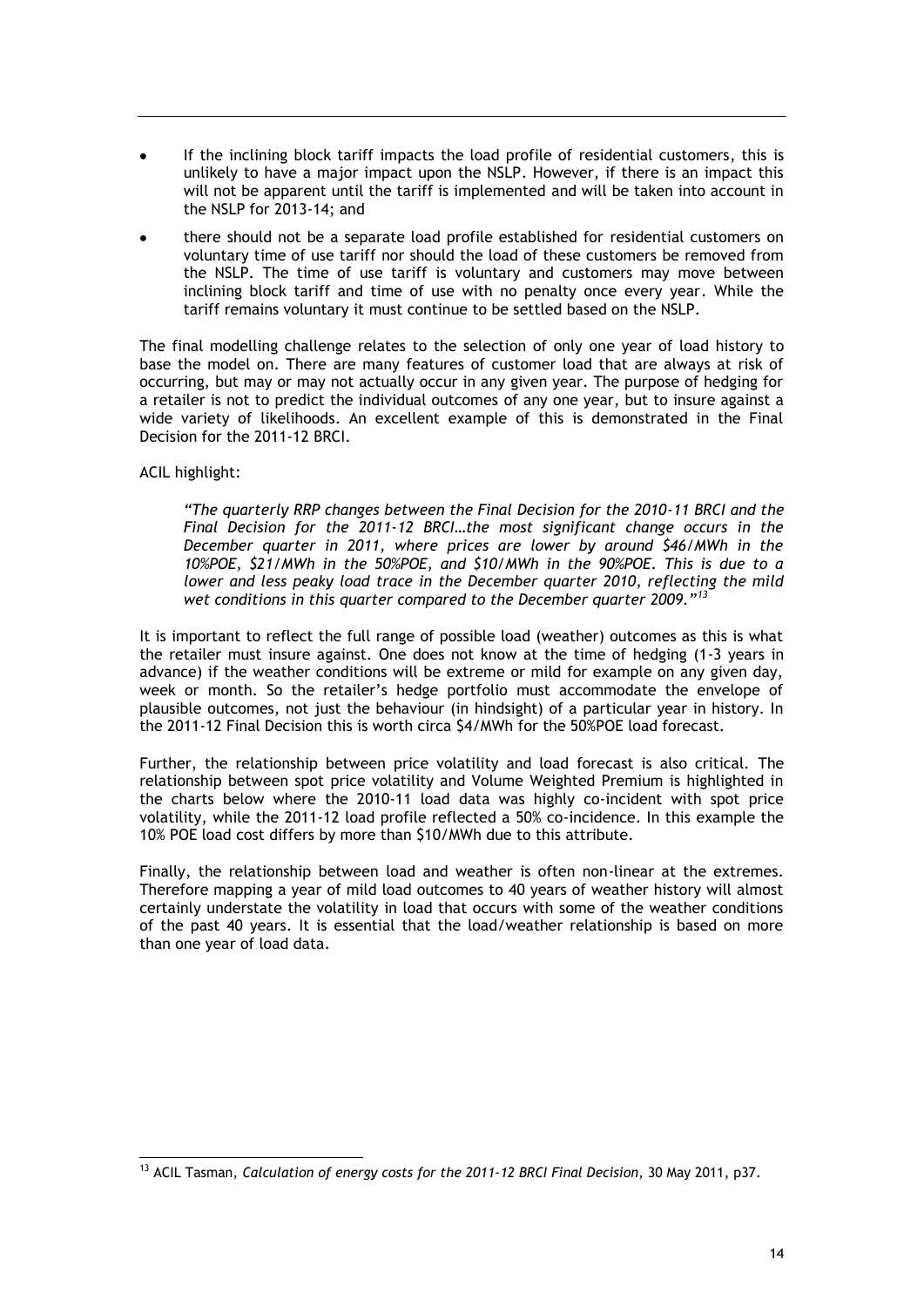

#### **FY11 Spot Price Volatility/VWA Load Premium**

#### **FY12 Spot PRice Volatlity/VWA Load Premium**



### <span id="page-17-0"></span>**4.5 Accounting for Energy Losses**

Origin accepts the proposed approach by the QCA to adopt the most recent transmission and distribution loss factors relevant to the Energex area published by AEMO available at the time of finalising the price determination. The wholesale energy cost will need to be escalated by these losses.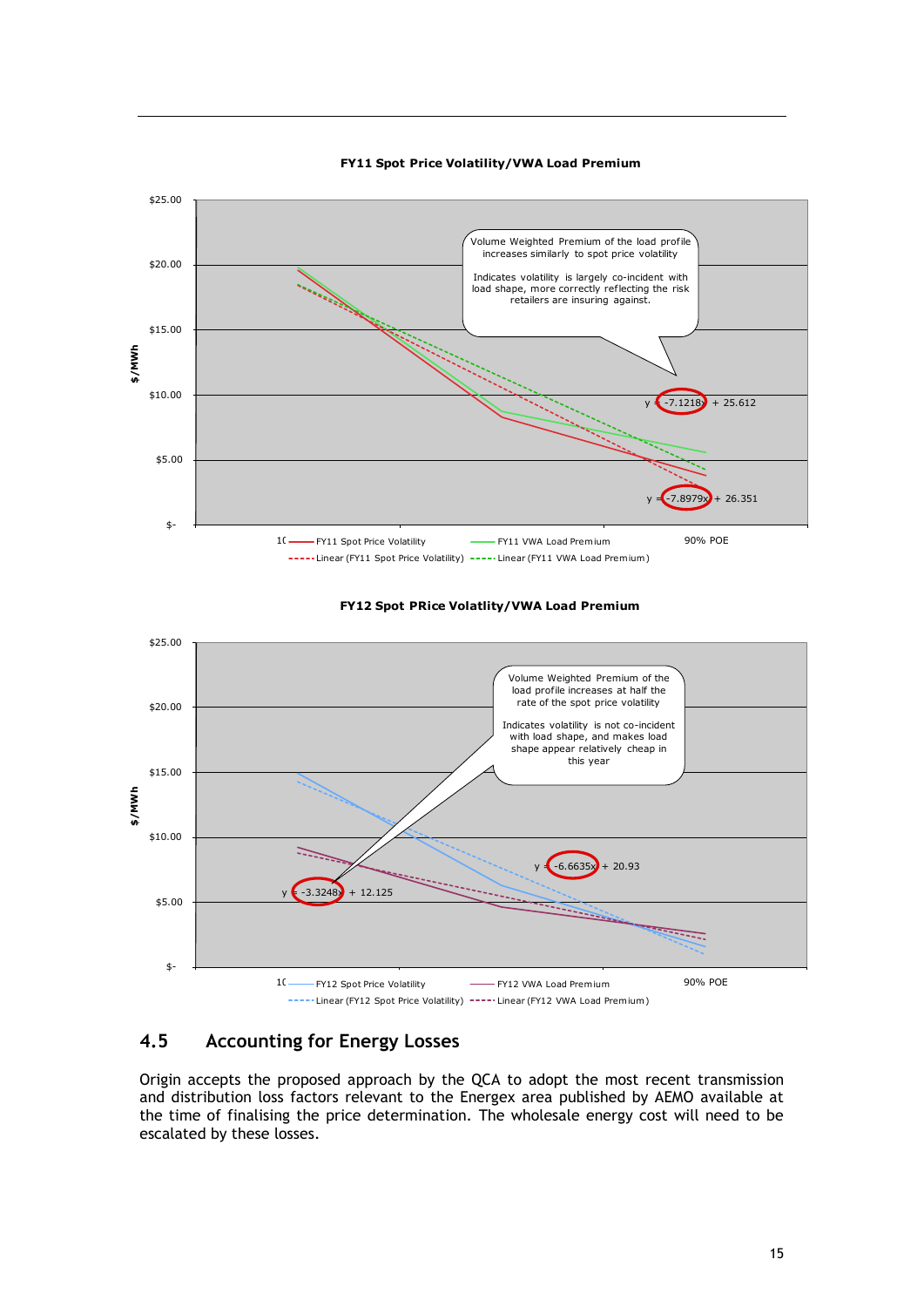## <span id="page-18-0"></span>**4.6 Carbon Pricing**

The QCA propose to have ACIL run two pricing scenarios through its spot price model *Powermark*; one that is carbon-inclusive and one carbon-exclusive. These two pricing scenarios are based on the uncertainty surrounding the carbon price.

Origin believes that, given the high level of uncertainty regarding the impact of a price on carbon, exacerbated by a lack of liquidity, the introduction of a carbon price should be treated by the QCA as a separate and fully accounted for cost pass-through. As such, Origin does not support an allowance for carbon pricing in its pool price model as recommended by ACIL. The legislated carbon price is an input cost from July 2012 for electricity generation, and as such should be treated as a cost pass-through.

Origin's concerns with the ACIL calculation is the carbon tax impact has been modelled through its *Powermark* model rather than used as a pass through cost. The result of using the *Powermark* model is uncertain but Origin believes there is a genuine risk the costs will be underestimated. For example, ACIL used its *Powermark* model in a recent study of Solar Feed-in tariffs for South Australia. The model estimated the impact of carbon tax at \$11 per MWh which is significantly less than the cost at the National or South Australian level of carbon intensity.

The introduction of the Carbon Tax also still has many regulatory features yet to be defined and understood. There is a broad expectation in the market that the  $$23/t$  CO<sub>2</sub>-e tax will be passed through the energy price at the market carbon intensity (circa 0.9 tCO<sub>2</sub>-e = \$21/MWh). A 20 per cent error in this estimate is worth  $\pm$ \$4.15 per MWh, again a material risk to the retailer that cannot be hedged.

### <span id="page-18-1"></span>**4.7 Queensland Gas Scheme**

As many established retailers cover their long term liability for GECs, the need to trade regularly is removed. Retailers take up long term purchase agreements for GECs that provide for a fixed cost thereby avoiding short term price fluctuations. Origin has previously submitted that the LRMC more closely resembles the price paid by integrated retailers for GECs. In general, Origin supports a method to estimate the costs of GECs by using the long run marginal cost of gas-fired generation plant mix. While the QCA has decided to base GEC pricing on market data available from AFMA, Origin supports the proposal to use a longer time series of data to estimate GEC costs for 2012-13.

Market expectations are that the scheme will cease after commencement of carbon pricing but the scheme is based on the calendar year so it is likely to continue throughout 2012 as a minimum. However Origin believes it is sensible to calculate GEC costs for both 2012 and 2013 as actual costs until the Queensland Government announces otherwise.

### <span id="page-18-2"></span>**4.8 Renewable Energy Target Scheme**

To fulfil their RET obligations, retailers are obliged to surrender certificates for both markets. The impact of these schemes is material and if not properly quantified will encroach upon a retailer's margin. A retailer has no means of managing this risk and is reliant on regulated prices to allow for full and correct recovery of these schemes.

#### <span id="page-18-3"></span>4.8.1 LRET

The QCA proposal is to calculate the LRET in the same manner as for the BRCI 2011-12. Origin has some concerns with an LRET estimate based on weekly market prices for Largescale generation certificates (LGC) as published by AFMA. The estimated cost of LRET is based on market prices for LGC which includes the period of depressed REC prices.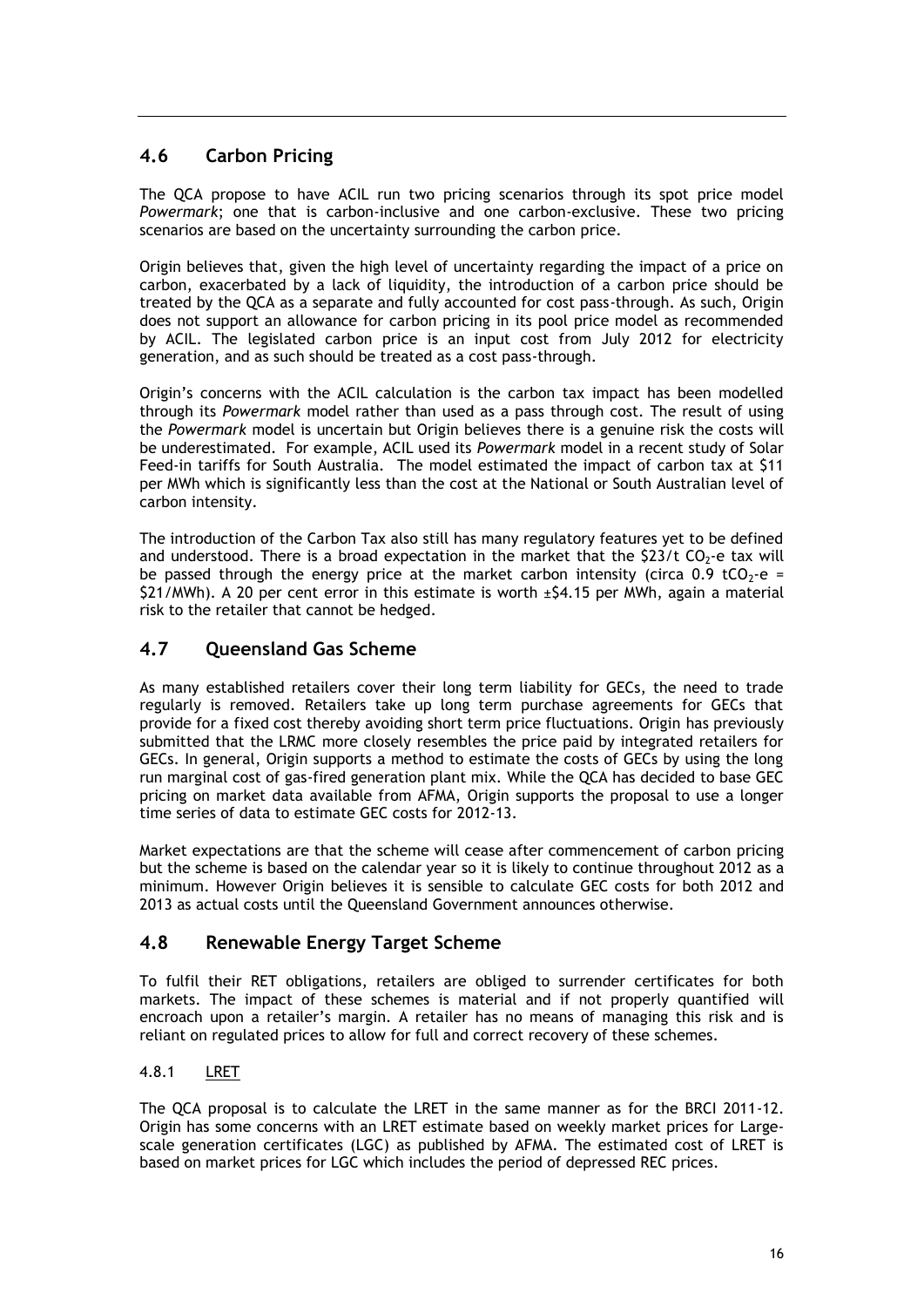As previously submitted, Origin believes using the data from a period of uncertainty when the REC market was depressed will under-estimate the actual costs to retailers. Origin does not consider the method proposed by ACIL to calculate a market price for LGCs will meet the requirements of a retailer's LRET liability for 2012-13. It is acknowledged the QCA is not privy to the price paid for LGCs in long term contracts but disputes the market price of LGCs is a better indication of the LGC price. Origin seeks adequate consideration of its retail liability.

ACIL has indicated the market prices have reacted over time according to the prevailing market conditions, for example, they fell when there was an oversupply and have recovered somewhat since the split of the LRET and SRES schemes. Origin believes this is hardly surprising the market price would react according to prevailing market conditions however this does not resolve the concern that, as previously submitted, the AFMA market data it is not the actual price paid by retailers.

Origin supports a calculation for the price of LGCs based on the LRMC of wind generation for two reasons:

- the two year historical market prices for LGCs is distorted; and
- the more recent market prices will not take account of the impact of carbon.

The LRET forward contracts market has been illiquid in the lead up to the legislated carbon position and will not resemblance the price paid by retailers in 2012 and 2013 for LGCs. Basing the market price on distorted historical data won't meet the actual obligations of a retailer to meet LRET.

As such, if the QCA is to continue with its market calculation for LRET then the price should be based on 18 months of previous data recorded by AFMA. This would take into account market prices from 1 January 2011 when the Expanded Renewable Energy Scheme commenced.

Origin believes this is the more robust approach than using two years of previous data as it will not include six months of distorted low REC prices. The average pricing suggested by ACIL is not a true indication of price as small or large trades at low or high prices will distort the average.

#### <span id="page-19-0"></span>4.8.2 SRES

Origin agrees with the formula for calculating the SRES cost allowance outlined by ACIL including the \$40 clearing house price. However, while the SRES costs are based on the non-binding estimate or an alternative forecast there will be general concern relating to the resolution of any differences between the final estimate and any estimate used in the final tariff calculation.

Origin's concerns stems from the QCA's decision to not allow any transitional recovery to account for the substantial forecast error triggered by the advice of ACIL in calculating the 2011 STP for the 2011-12 tariffs. ACIL predicted the take up of solar would significantly reduce the published non-binding estimate of 16 per cent in March 2011. ACIL's failed to recognise the significant overflow of certificates from 2010 would increase the March (2011) STP estimate, not diminish it, significantly impacting a retailer's margin. It appears that the losses to retailers will be in the order of \$5.60 per MWh for the first six months of 2012. Such a risk is unsustainable and unreasonable.

The Ministerial Direction is explicit in its requirements for a retailer to supply customers based on actual costs of supply and the: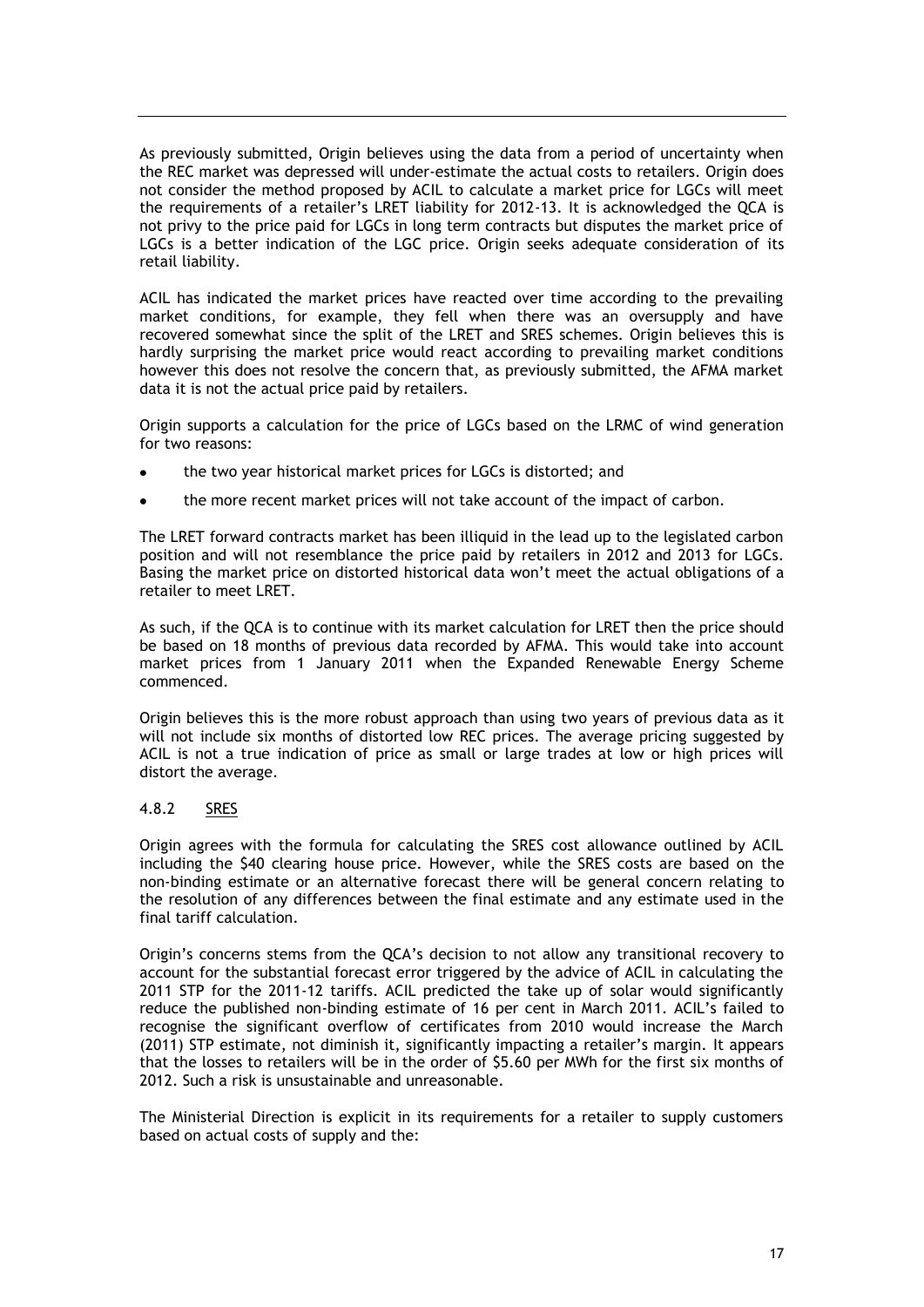- failure of the draft methodology to provide for future accountability of errors and omissions in forecast; and
- deficiencies in the proposed cost pass through mechanism to include anticipated and unanticipated cost variations;

is a major concern for Origin.

 $\overline{a}$ 

Failure to take account of the significant shortfall in 2012 SRES costs will undermine the objectives of tariff review and ignore the underlying costs of supply. Origin considers that assuming the non-binding estimate for 2013 STP will suffice<sup>14</sup> (as indicated by ACIL Tasman) is inadequate unless there is certainty around a mechanism to adjust future tariffs for discrepancies. In this context and in the absence of an adequate pass through mechanism, an approach using actual costs of a retailer on a calendar year basis (compared with the 2012-13 financial year) as the underlying SRES cost component will mitigate these risks.

Therefore Origin, consistent with our submissions during the 2011-12 BRCI consultation<sup>15</sup>, proposes that the QCA should apply the actual costs for 2012 SRES liability as the 2012-13 SRES costs. This would resolve the forecast error risk inherent in basing the SRES costs on the tariff year (as was done in the BRCI process). This approach relies on the actual cost of supply and introduces a six month timing lag between the time the costs are incurred and the recovery of those costs through prices yet has the advantages of:

- being reliable as it replicates the retailer SRES liability without the need for forecasting;
- is consistent with the terms of reference as it is derived from the actual cost of supply for SRES liability. The terms of reference do not confine the actual cost of supply to the tariff year in the same manner as the BRCI methodology and therefore the basis of denying the proposal in 2011-12 is no longer valid;
- removes the uncertainty of forecasting as ORER publish an annual STP for each compliance year going forward which will provide an exact measure of the liability. The binding STP for 2012 will be published prior to the release of the QCA's final pricing determination;
- enables retailer's to recoup the appropriate 2012 STP for a 12 month period and justifies the OCA's comments in the  $2011-12$  Final Decision<sup>16</sup>; and
- removes the requirement to include a cost pass through mechanism to wash up the actual SRES differences.

Regrettably, this method will not allow retailer's to recoup all previous under-recovery of previous SRES liabilities.

#### <span id="page-20-0"></span>**4.9 NEM participation fees and ancillary services charges**

Origin supports the proposal to use an estimate for the cost of market fees and ancillary fees based on the methodology used in previous BRCI decisions.

<sup>14</sup> ACIL Tasman, *Calculation of energy costs for the 2011-12 BRCI Final Decision*, 30 May 2011, p22. <sup>15</sup> Origin Energy, Submission to the 2011-12 BRCI Draft Decision, February 2011.

<sup>16</sup> *"The legislation does not allow the Authority to simply use historical values in place of forecasts (unless no better basis for the forecasts is available) or to provide a "true-up" between actual and forecast costs in subsequent years. The BRCI is meant to be a self-correcting index and any forecast errors should be compensated for in subsequent years." QCA, 2011-12 Final BRCI Decision, p21-22.*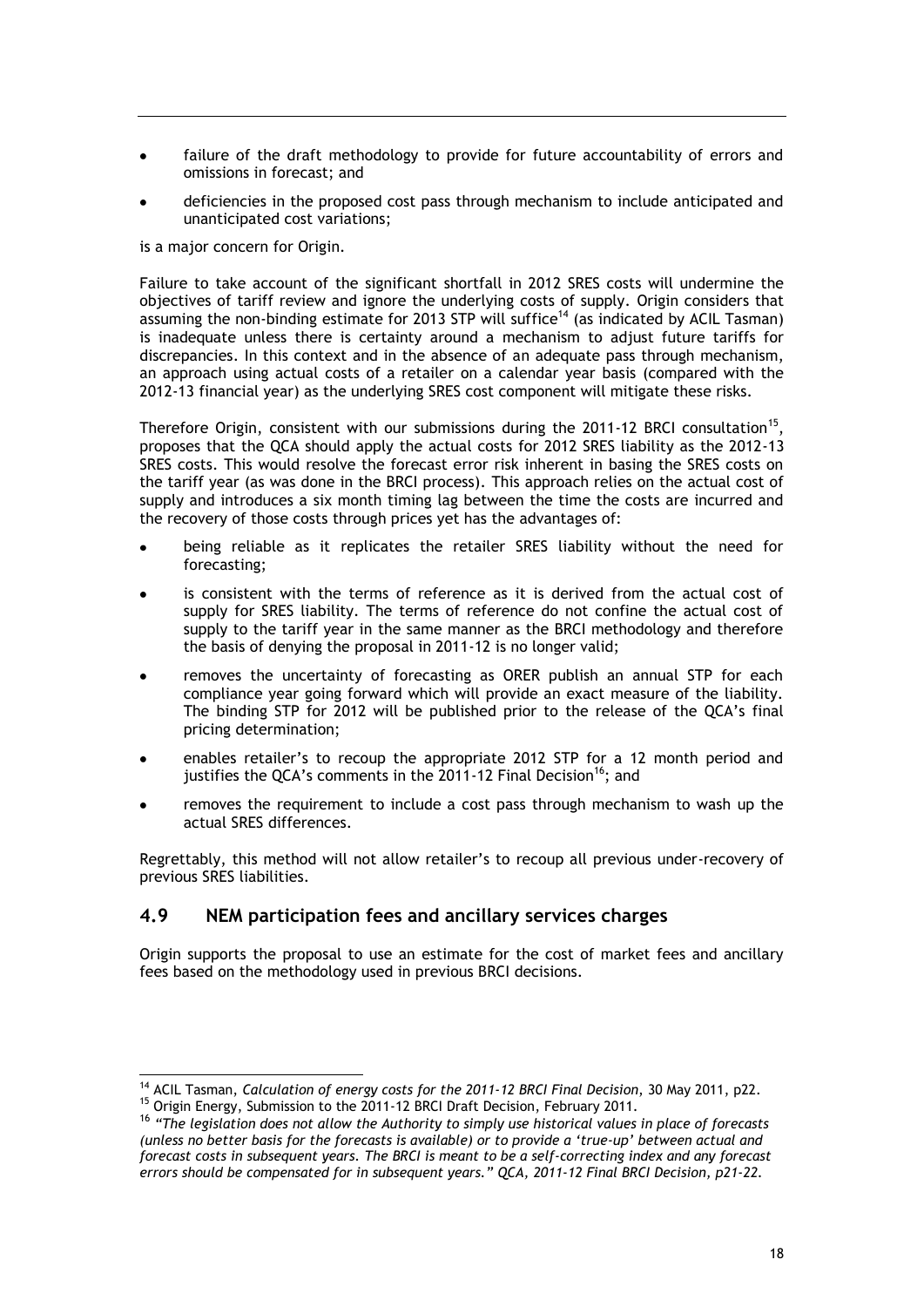## <span id="page-21-0"></span>**5. Retail Costs**

The QCA proposes to consider retail costs in two separate categories<sup>17</sup>:

- *Retail Operating Costs (ROC)*: the operating costs that a representative retailer incurs in performing the retail functions required to serve its customer base; and
- *Customer Acquisition and Retention Costs (CARC)*: the marketing costs involved with acquiring new customers and retaining existing customers. The costs also include the costs of transferring customers.

Origin supports these two separate retail cost categories and these costs being treated on the same basis. That is, the total retail cost allowed each year includes bother CARC and ROC and they will change in the same manner. This approach appears appropriate given the way the market has matured and the manner this issue is dealt with by other Regulators.

## <span id="page-21-1"></span>**5.1 Estimating Retail Operating Costs (ROC)**

Origin notes the QCA proposes to use the current retail cost allowance as a starting point and to benchmark that allowance against those recently accepted in other jurisdictions. Origin supports this benchmarking approach as long as it is based on the current escalated Queensland retail operating cost as determined in the 2011-12 BRCI determination.

As noted in our submission to the Issues Paper, while we support a benchmarking approach, caution needs to be taken when analysing and comparing available information. This is given the different methodologies and parameters used by Regulators in approving retail costs and the ongoing market changes. This is particularly true in the retail sector where retailers operate under separate regulatory and market frameworks.

In particular, Origin has been most concerned with the data provided by the incumbent New South Wales retailers for the IPART pricing determinations and has not been able to reconcile this data with other market data and with our own experience of the costs of operating in a contestable market either as an incumbent or as a new entrant retailer. Further, historically, standard retailers in New South Wales have operated within a framework of shared systems and services. Such an assumption cannot be made to a Queensland retailer and careful analysis of benchmark data must be made to adjust for this factor.

Origin further believes that there should be distinctive cost pass through categories to take into account Queensland specific requirements. This may include items such as:

- allowance for licence fees which are significantly higher in Queensland than any of the other jurisdictions;
- the cost impact of the reform to retail tariffs in 2012-13 which will require significant system changes, customer communication and increased resourcing of service centres in response to increased customers queries;
- the cost of implementing the National Energy Consumer Framework (NECF) from July 2012 which will also require major system and process amendments; and
- any other changes in regulatory requirements that may arise in this process such as implementation of green energy initiatives including emission graphs on bills or additional Government assistance measures.

<sup>-</sup><sup>17</sup> QCA, *Regulated Retail Electricity Prices 2012-13 - Draft Methodology Paper*, November 2011, p33- 44.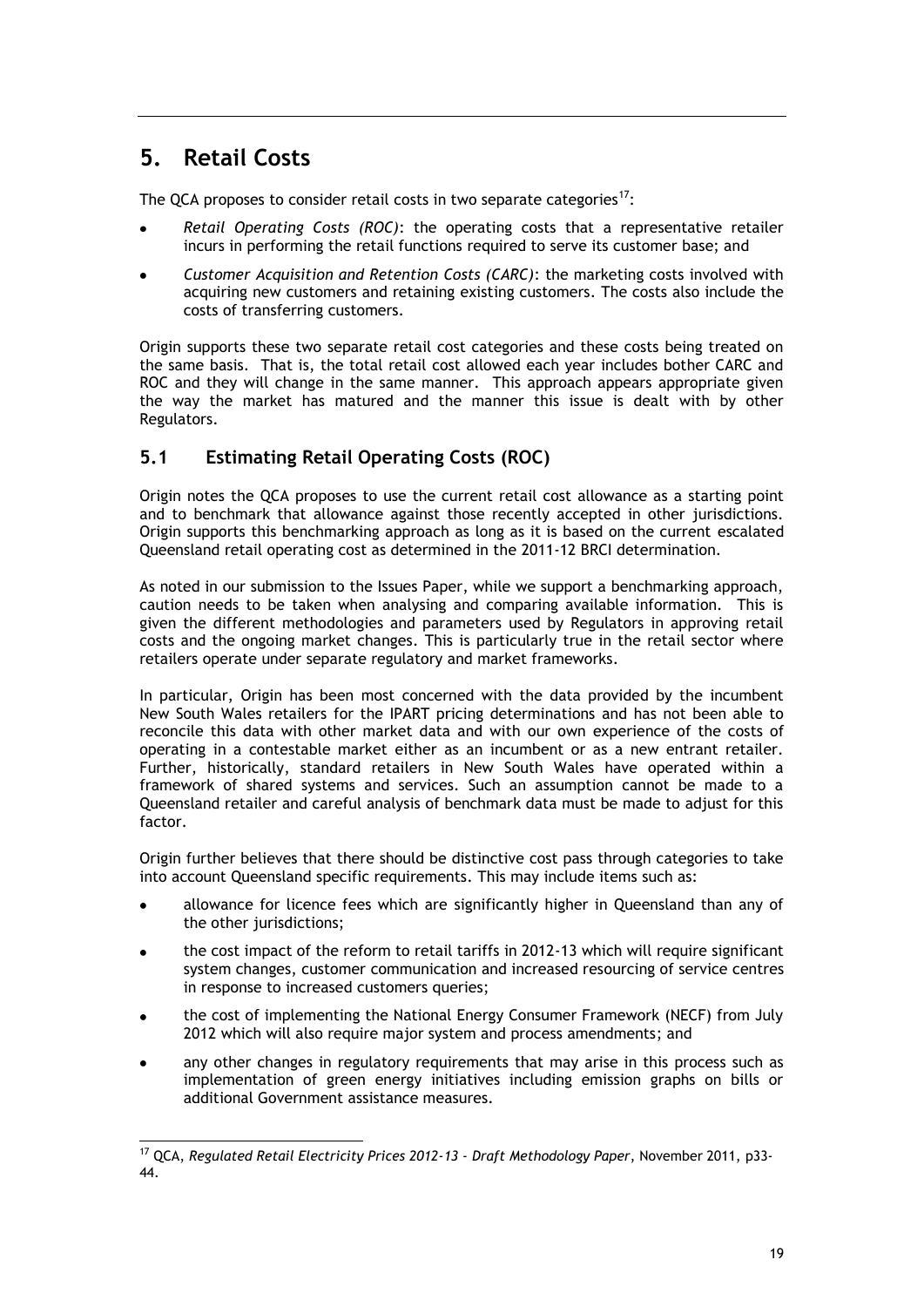Other ROC benchmarks do not take these additional costs into account. It should be noted that clause 13 of the QCA's regulatory fees framework provides a specific provision for the pass through of Queensland regulatory fees.

The QCA will have to exercise some subjective judgement on the reasonableness of the available information and forecast on what factors need to be adjusted for future developments. Origin is firmly of the view that if interstate benchmarks are to be relied upon, they need to be appropriately escalated to take into account the current dynamic market environment and the structure of the Queensland electricity market.

It is well known that if a retailer's costs are greater than an allowed benchmark, retailers will aim to drive costs down. If a retailer has actual costs below an allowed benchmark, they will drive costs down further to achieve higher returns. This drives dynamic efficiency and is in the long term interests of electricity consumers.

## <span id="page-22-0"></span>**5.2 Customer Acquisition and Retention Costs (CARC)**

Origin understands the QCA proposes:

- treating CARC in the same manner as other retail costs, as done in the 2011-12 BRCI decision; and
- including the current (suitably escalated) 2011-12 allowance in the retail cost estimate<sup>18</sup>.

Origin supports the QCA's proposed approach. As noted by the QCA, the inclusion of CARC is necessary to ensure the competitive functioning of the Queensland electricity market. CARC is a real cost incurred by retailers participating in a competitive market from both a market and non-market perspective. In order to continue to encourage new entrant activities, CARC must cover all costs a retailer incurs in acquiring, retaining and transferring a customer.

### <span id="page-22-1"></span>**5.3 Retail Margin**

The ToR requires the QCA to set a retail margin allowance on the basis of the margin requirements for an efficient Queensland representative retailer giving consideration to any risks not compensated for elsewhere in the pricing determination. The QCA proposes to meet this criteria by establishing a retail margin that is based on the assessment of the systematic risks (economic cycle risks) facing the representative retailer. This is based on the assumption that all other risks (the non-systematic risks) are captured in other components of the regulatory package<sup>19</sup>.

Origin questions how the QCA proposes the non-systematic risks will be covered off given the QCA has taken the view that there is no provision for a cost pass through mechanism. This is particularly important for changes to green energy schemes, carbon tax and the introduction of the NECF. If no cost pass through provision is provided for or individual elements are not appropriately adjusted, then the retail margin needs to cover off both systematic and non-systematic risks. Although this approach would differ to the other NEM jurisdictions, some State Regulators have recognised the importance of a cost through provision and thus there has been not a need to include non-systematic risks as part of the margin.

1

<sup>18</sup> QCA, *Regulated Retail Electricity Prices 2012-13 - Draft Methodology Paper*, November 2011, p36- 37.

 $19$  lbid, p40.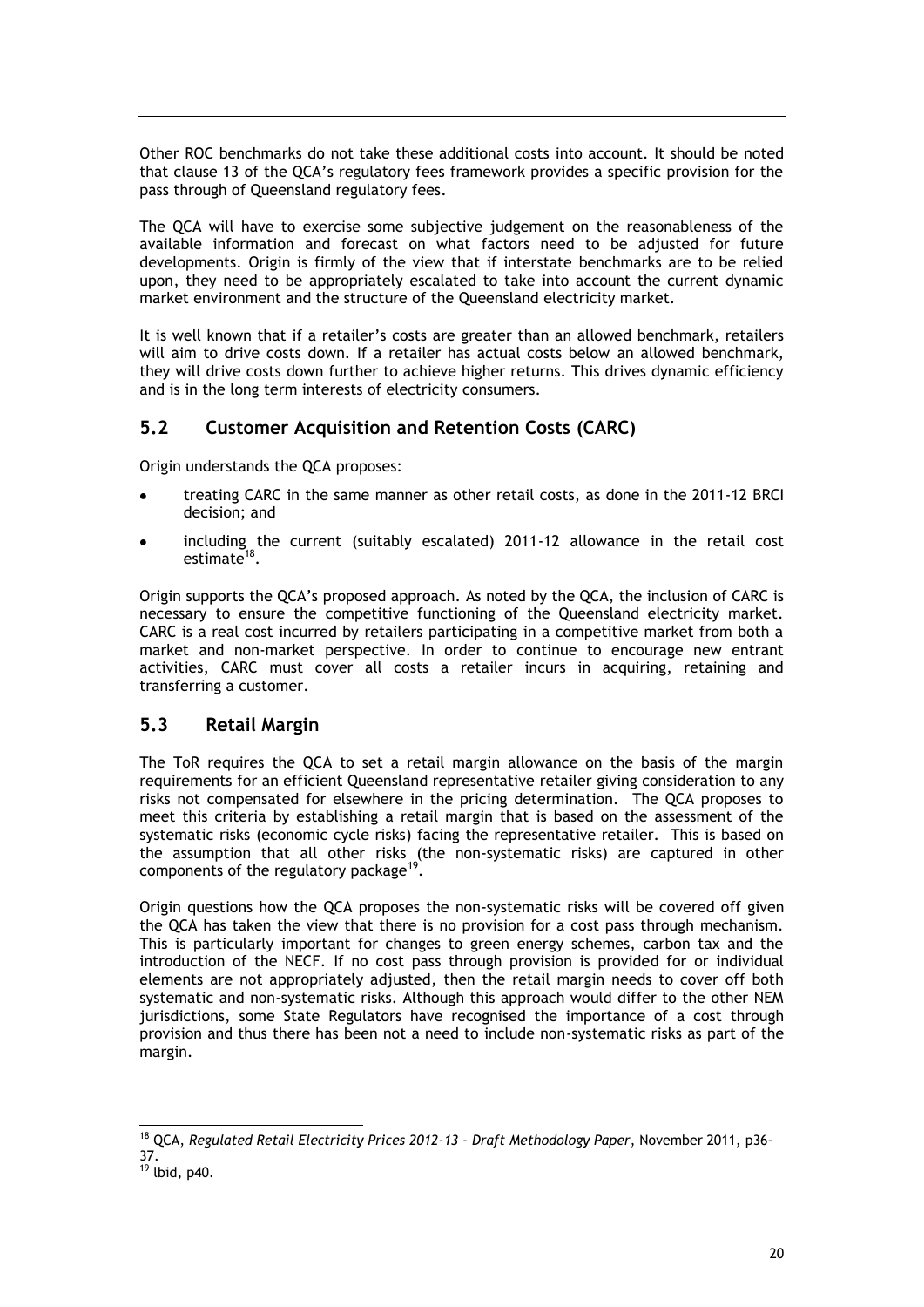An example of a non-systematic risk which retailers operating in Queensland have been required to absorb the cost of include changes to the Renewable Energy Target (RET) Scheme when it was split into two separate schemes - SRES and LRET. Two main issues arose with the introduction of the SRES scheme:

- The QCA's estimated SRES target was grossly understated for 2010-11; and
- The BRCI legislation, at the time, did not allow the QCA to incorporate SRES costs for the first six months of the SRES scheme in 2011.

These costs were significant and retailers were required to wear these costs with no mechanism or no risk allowance to mitigate them. In a national electricity market, electricity retailers will seek markets where they can find the best value and if the risks are high, the willingness to supply electricity customers in the Queensland market will decline. Retailers should not be required to carry the risks or costs associated with the introduction or change to Government regulated schemes.

In determining an appropriate retail margin, it is understood that the QCA proposes to undertake an assessment of the appropriateness of the current margin of 5 per cent in the context of margins adopted in other jurisdictions. In this assessment, the QCA will pay particular regards to the analysis underpinning the most recent IPART estimate and will consider its' applicability to a representative Queensland retailer. It is also understood that the QCA intends to draw on other publicly available information where relevant<sup>20</sup>.

Origin agrees with this approach but strongly advocates that the market differences in determining the retail margin in Queensland and New South Wales need to be considered. The NSW margin was part of a regulatory framework where the energy cost allowance was based on an LRMC floor approach which provided certainty and mitigated retailer risks. The use of a market based approach, as proposed in Queensland, adds further uncertainty.

If the QCA does not take into account LRMC in the Queensland energy cost allowance or provide a cost-pass through mechanism as specifically provided for in other jurisdictions, the margin rate will have to be appropriately escalated to take into account these framework differences.

<sup>-</sup><sup>20</sup> QCA, *Regulated Retail Electricity Prices 2012-13 - Draft Methodology Paper*, November 2011, p40.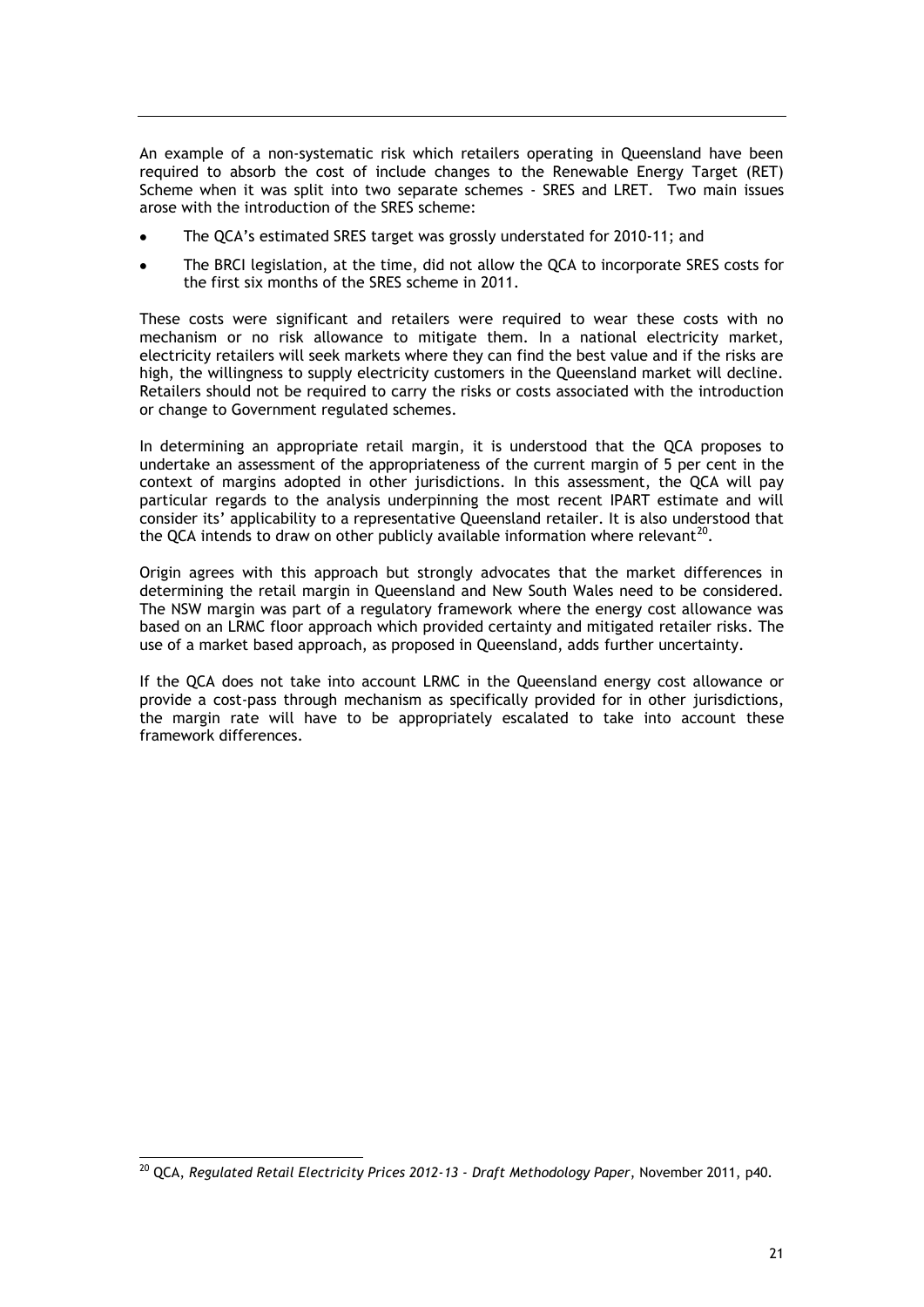## <span id="page-24-0"></span>**6. Setting the R component of Retail Tariffs**

It is understood that the QCA proposes to allocate elements of the R component on the following basis:

- *Energy Costs:* allocate energy costs on a fully variable basis;
- *Retail Operating Costs:* allocate 75 percent of retail costs (including CARC) on a fixed  $\bullet$ basis and the remainder 25 percent on a variable basis; and
- *Retail Margin:* apply the retail margin equally (on a percentage basis) to each component (fixed and variable) of retail tariffs<sup>21</sup>.

In general, Origin agrees that the above approach appears reasonable. However, it should be noted that there is a large fixed cost component to the selling and supplying of electricity in Queensland in both the transmission and distribution network charges as well as retail operating costs. In the retail market for electricity, there are additional fixed costs that arise due to the contracting nature of obtaining adequate wholesale hedges.

Given these elements, Origin believes that a minimum of 75 per cent of retail costs should be fixed.

Origin is firmly of the opinion that its regulated electricity tariffs should reflect the underlying costs of supplying electricity to its customers. This means a tariff structure which has a fixed component and variable stepped components that as closely as possible mirrors the actual costs incurred by a retailer.

<sup>-</sup><sup>21</sup>QCA, *Regulated Retail Electricity Prices 2012-13 - Draft Methodology Paper*, November 2011, p41- 43.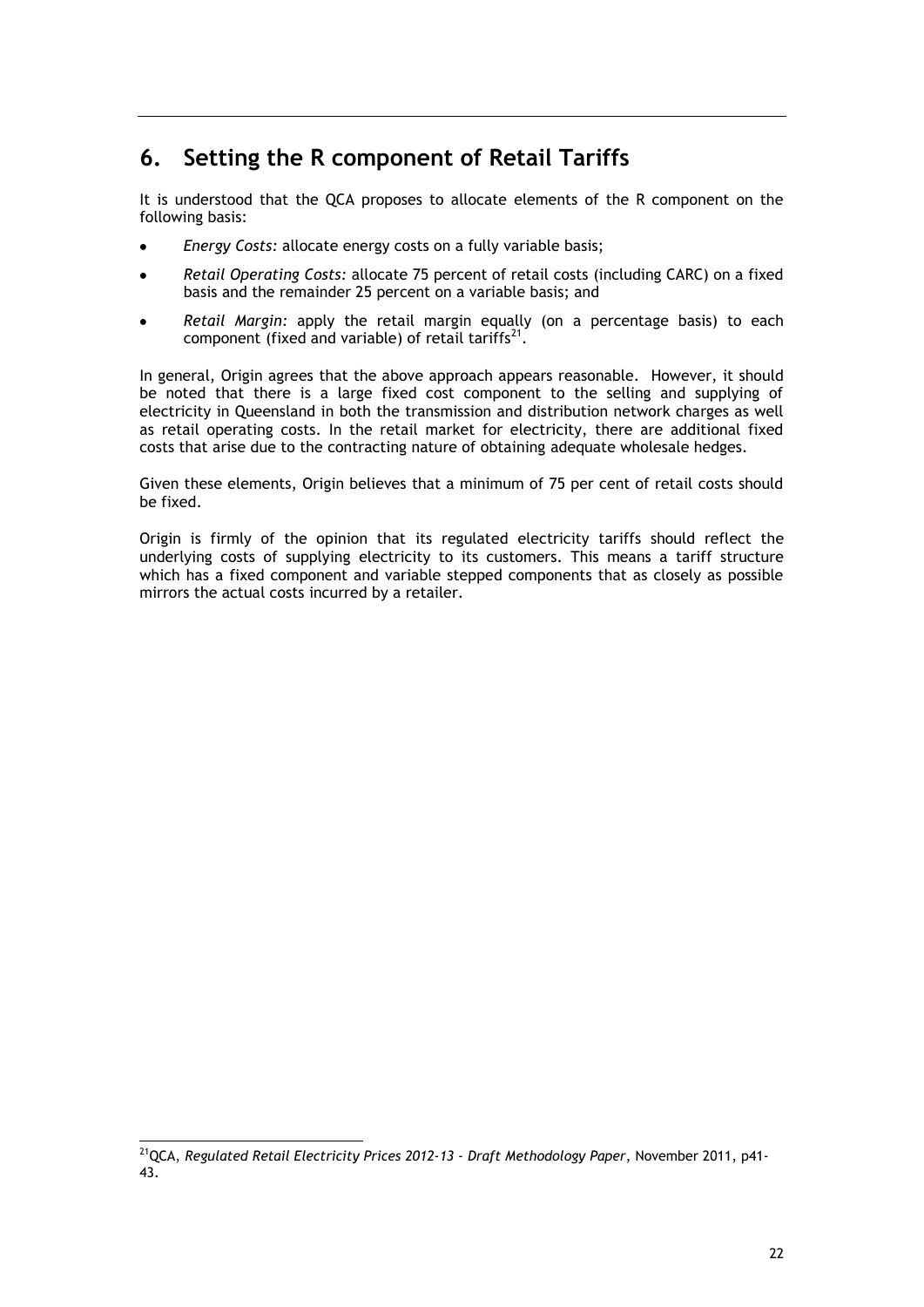## <span id="page-25-0"></span>**7. Accounting for Unforeseen Events**

It appears the QCA has taken the view that they may not be able to include a cost pass through mechanism in the pricing framework as the Ministers Delegation only requires the QCA to determine prices from 1 July 2012 to 30 June 2013. Origin is concerned with this view, particularly if there is no mechanism to allow cost recovery for past events in future determinations or for the QCA to include estimated costs within an upcoming determination.

As noted, the risks most relevant to a cost pass through provision are the non-systematic risks that can arise due to uncertainties around the introduction of unforeseen market events or policy developments such as a carbon tax, implementation of national energy consumer framework or Queensland specific green initiatives (ie. mandatory offering of a green product and greenhouse benchmarks on bills). Retailers incur real costs at the time the scheme or new regulatory requirement is introduced. This was evident in 2010-11 when substantial changes were made to the RET scheme during the year. There was a requirement for retailers to absorb these higher costs for a period of time which had the potential to significantly impact on a retailer's ability to financially survive in the electricity market.

Origin submits that if the pricing methodology framework does not allow for a specific cost pass through provision, one of the following approaches needs to be adopted for the incorporation of costs:

- the determination includes an allowance in retail and/or energy costs to account for future events or changes that are expected during the pricing determination period. That is, if there is a likelihood that a future event will occur, then forecast costs based on available data or benchmarks should be included within the next determination. If the costs allowed are found to be too high or low, then an appropriate adjustment can be made in the following year;
- subsequent determinations allow for costs to be adjusted appropriately to account for events that have occurred within the past 12 months. For example, if there has been an introduction of a new regulatory requirement, the costs should be included and adjusted upwards to take account of this event; or
- non-systematic risks need to be covered off in the calculation of the retail margin.

Retailers face inherent risks with regulated tariffs being set for a fixed period of time as the regulatory framework requires assumptions to be made regarding future energy costs, changes to retail costs and appropriate returns. These risks are the greatest for retailers supplying small standard customers on a regulated tariff as revenue is constrained by the level of the tariff. There needs to be cost recovery to account for these events.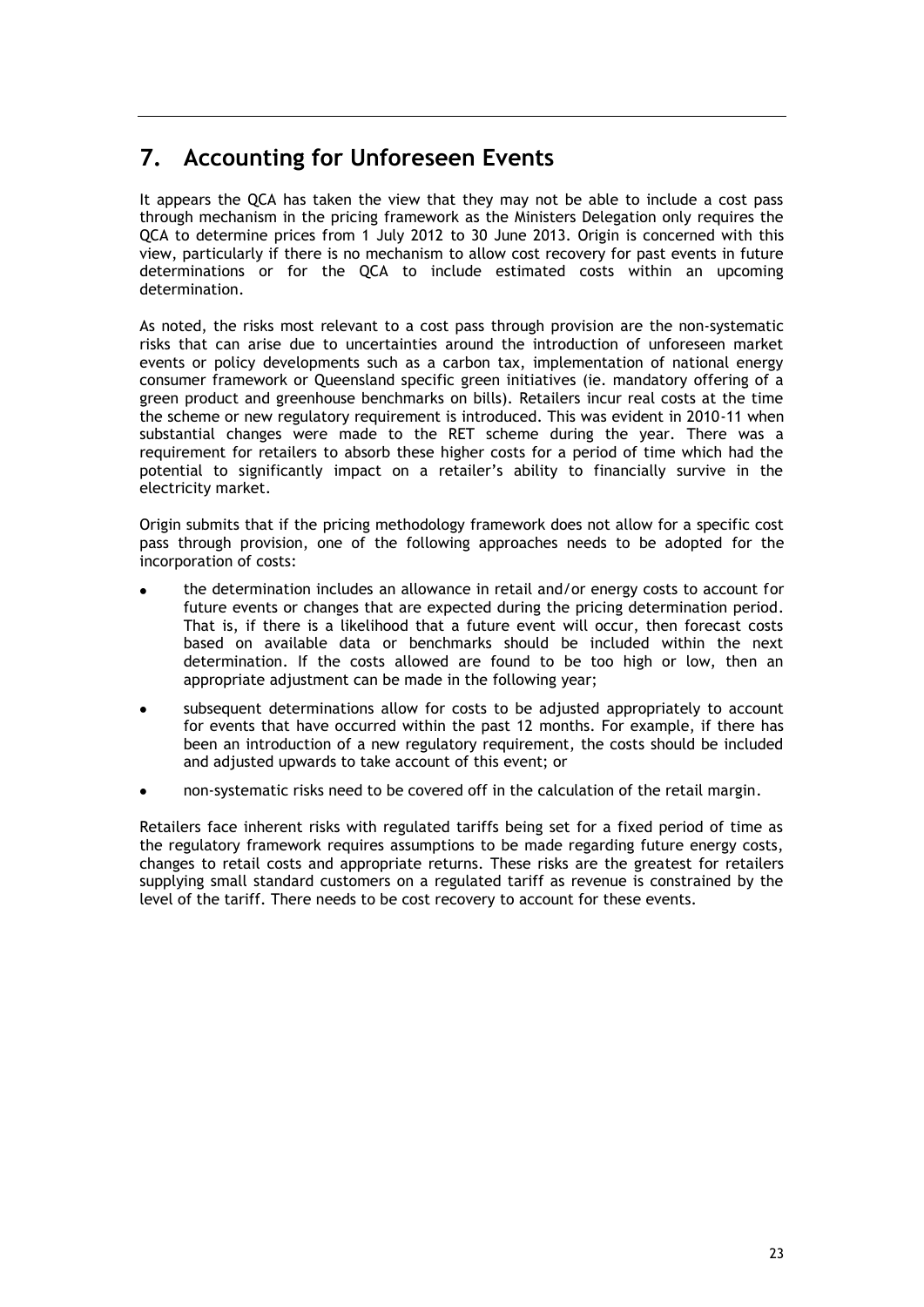## <span id="page-26-0"></span>**8. Other Issues**

## <span id="page-26-1"></span>**8.1 Transitional Arrangements**

Origin agrees with the QCA that social welfare concerns regarding the changes in tariffs should be dealt with by the Government through financial assistance rather than through distorting electricity prices. It is Origin's belief that customers need to see the full, cost reflective charge for their electricity consumption and this is even more important with the introduction of the carbon tax. If such a scheme is to have the desired impact on customer behaviour, actual prices need to be transparent.

Origin further agrees with the QCA that they should consider tariff impacts in the draft determination and specify whether any transitional arrangements are warranted. It is difficult at this time to forecast these impacts and which customer groups will see a change in their average annual bill.

## <span id="page-26-2"></span>**8.2 Tariff Gazette Issues**

Origin notes that Draft Methodology Paper states that the Queensland Government will be responsible for determining the associated eligibility criteria and other terms and conditions for tariffs**<sup>22</sup>** while the QCA will only be responsible for determining retail tariffs and prices. While Origin understands that this may be the case, Origin would urge the QCA and the Government to work closely together to develop a Gazettal that reflects all the concerns and issues raised by relevant parties. Some key issues that Origin believes needs to be addressed as part of a review of the Gazette are set out below.

#### <span id="page-26-3"></span>8.2.1 Expression of Tariff Rates and Blocks in the Gazette

Service fees and fixed charges in the Queensland Government Gazette are currently expressed based on a monthly rate. There has been much debate in the market about the basis for pro-rating the monthly rate or minimum payment into a daily rate for instances whereby a customer has only consumed energy at a premises for part of a month (i.e. 15 days). To ensure all customers are being charged on the same basis, the monthly rates should be converted to a daily rate and expressed in the gazette on this basis. Daily rates would also align with the manner in which all retailer systems (to Origin's knowledge) are designed to bill.

In addition to this, it will be important that the steps for the inclining block steps are expressed on a daily rate. To alleviate debate and ensure that customers are being charged the same, regardless of retailer, appropriate tariff rates and block steps should be displayed on a daily basis in the Queensland Government Gazette.

#### <span id="page-26-4"></span>8.2.2 Application of Tariffs

Origin requests that the QCA and Government review the conditions that apply to the various retail tariffs. In particular, the tariff combinations that should be allowed and whether there should be restrictions on certain combinations of tariffs. For example, there are residential customers with a single domestic NMI, but they have multiple meters. Origin does not believe that it is in the spirit of the tariff reform for customers to be able to have the combination of a TOU tariff and an IBT tariff on separate meters, but on the one NMI.

<sup>-</sup><sup>22</sup> QCA, *Regulated Retail Electricity Prices 2012-13 - Draft Methodology Paper*, November 2011, p47.